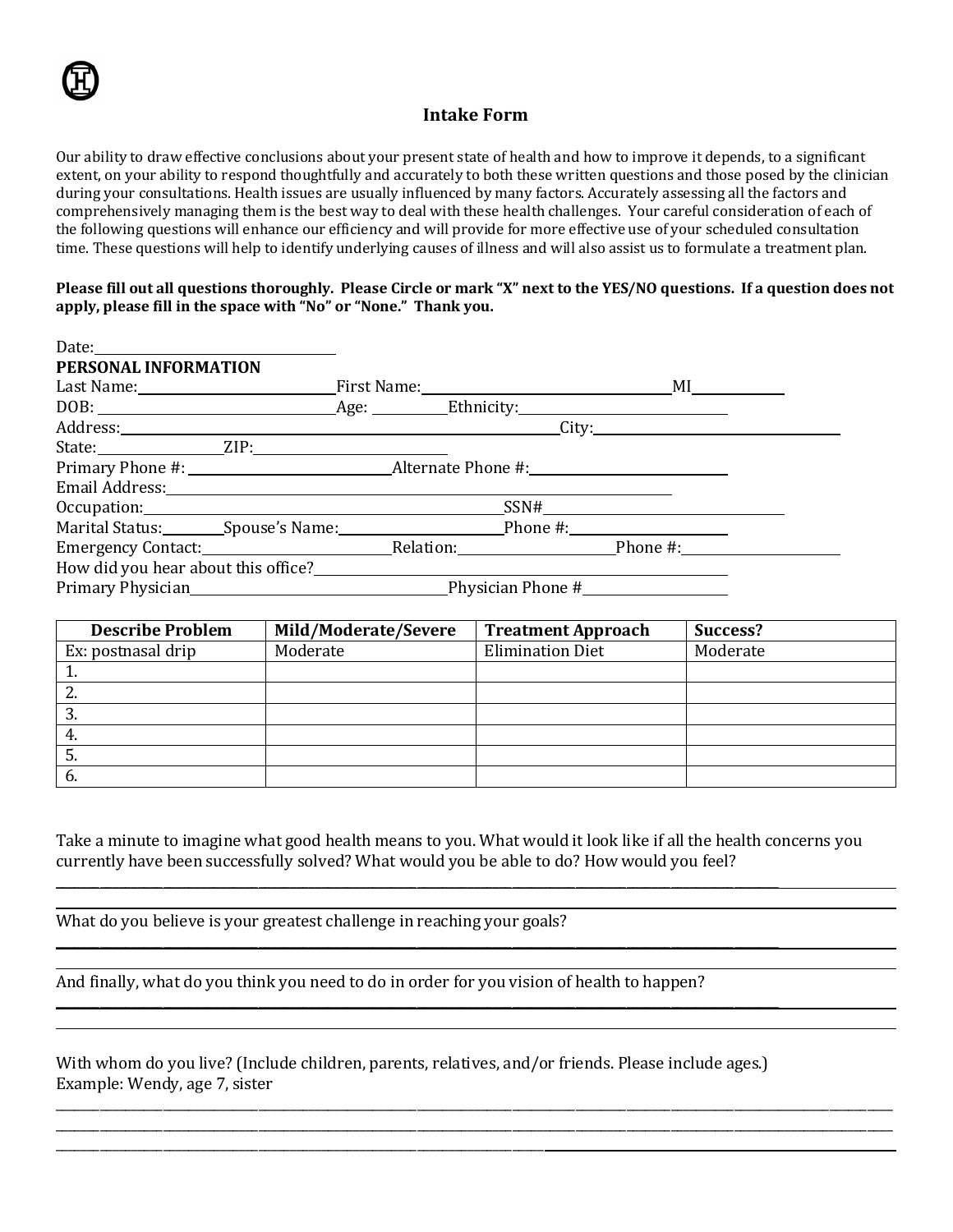$\overline{\phantom{a}}$ 

Do you have any pets or farm animals? If yes, do they live indoors or outdoors?

Have you lived or travelled outside the United States?

Have you or your family experienced any major life changes? If yes, please comment.

Have you experienced any major losses in life? If yes, please comment.

How important is religion (or spirituality) for you and your family's life?

a. \_\_\_\_\_ not at all important

b. \_\_\_\_\_ somewhat important

c. \_\_\_\_\_ extremely important

How much time have you lost from work or school in the past year?

a. \_\_\_\_\_ 0-2 days

 $b. \_\_\_$  3 – 14 days

c.  $> 15$  days

Previous Jobs

Unfortunately, abuse and violence of all kinds, verbal, emotional, physical, and sexual are leading contributors to chronic stress, illness, and immune system dysfunction; witnessing violence and abuse can also be very traumatic. If you have experienced or witnessed any kind of abuse in the past, or if abuse is now an issue in your life, it is very important that you feel safe telling us about it, so that we can support you and optimize your treatment outcomes.

## **Please do your best to answer the following questions:**

a. Did you feel safe growing up? \_\_\_\_\_\_\_\_\_Yes \_\_\_\_\_\_\_\_\_No

b. Have you been involved in abusive relationships in your life?

 $\overline{\phantom{a}}$ No

c. Was alcoholism or substance abuse present in your childhood home, or is it present now in your relationships?

 $N<sub>O</sub>$ 

d. Do you currently feel safe in your home?

 $\overline{\phantom{a}}$ No

e. Do you feel safe, respected and valued in your current relationship?  $\overline{N}$ o

f. Have you had any violent or otherwise traumatic life experiences, or have you witnessed any violence or abuse?

\_\_\_\_\_\_\_\_\_Yes \_\_\_\_\_\_\_\_\_No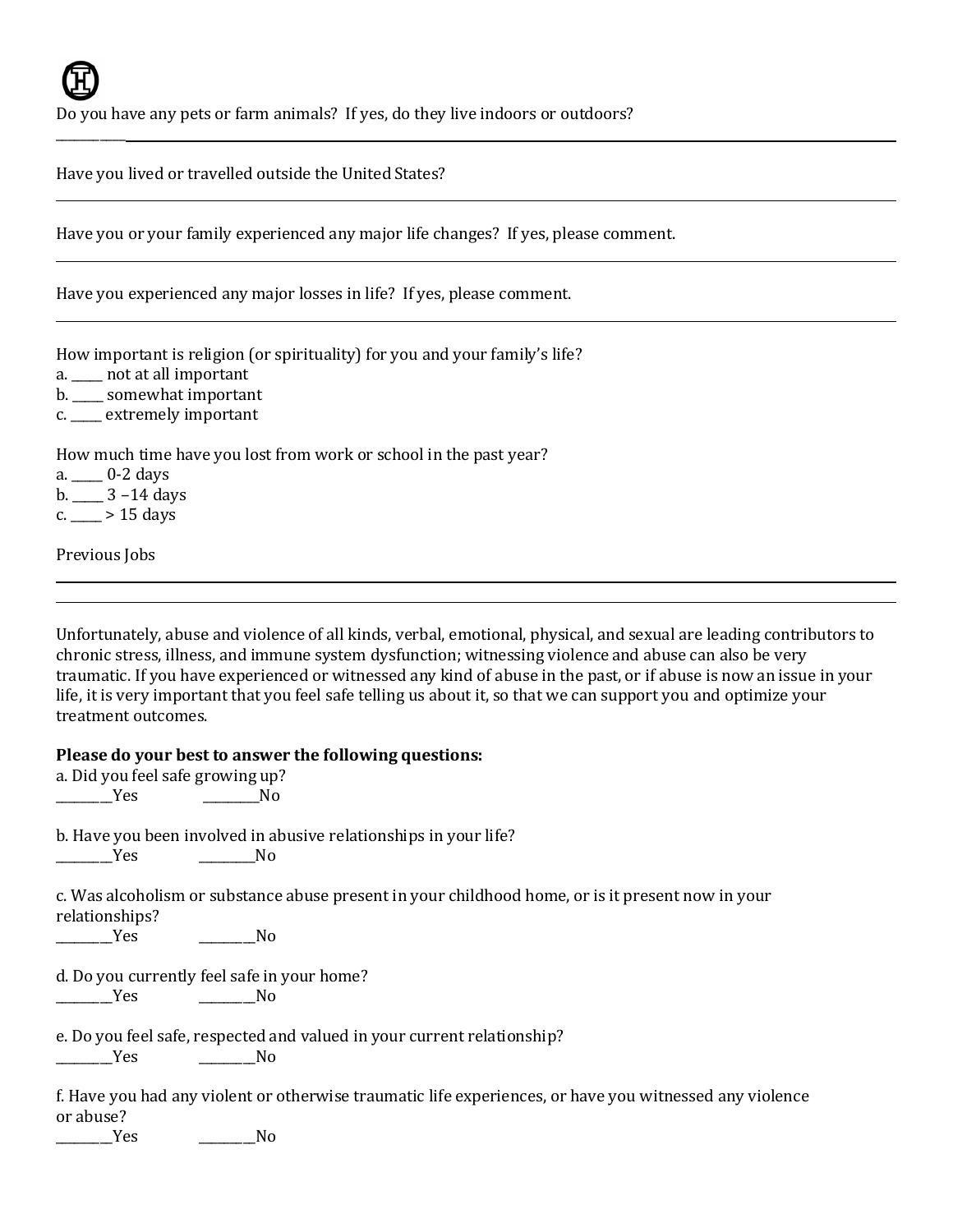

g. Would you feel safer discussing any of these issues privately?<br>No Separately 2006.

 $\_\_$  No

# **Past Medical and Surgical History:**

| <b>ILLNESSES</b>                                | <b>WHEN</b> | <b>COMMENTS</b> |
|-------------------------------------------------|-------------|-----------------|
| a. Anemia                                       |             |                 |
| b. Arthritis                                    |             |                 |
| c. Asthma                                       |             |                 |
| d. Bronchitis                                   |             |                 |
| e. Cancer                                       |             |                 |
| f. Chronic Fatigue Syndrome                     |             |                 |
| g. Crohn's Disease or Ulcerative Colitis        |             |                 |
| h. Diabetes                                     |             |                 |
| i. Emphysema                                    |             |                 |
| j. Epilepsy, convulsions, or seizures           |             |                 |
| k. Gallstones                                   |             |                 |
| l. Gout                                         |             |                 |
| <b>ILLNESSES</b>                                | <b>WHEN</b> | <b>COMMENTS</b> |
| m. Heart attack/Angina                          |             |                 |
| n. Heart failure                                |             |                 |
| o. Hepatitis                                    |             |                 |
| p. High blood fats (cholesterol, triglycerides) |             |                 |
| q. High blood pressure (hypertension)           |             |                 |
| r. Irritable bowel                              |             |                 |
| s. Kidney stones                                |             |                 |
| t. Mononucleosis                                |             |                 |
| u. Pneumonia                                    |             |                 |
| v. Rheumatic fever                              |             |                 |
| w. Sinusitis                                    |             |                 |
| x. Sleep apnea                                  |             |                 |
| v. Stroke                                       |             |                 |
| z. Thyroid disease                              |             |                 |
| Other (describe)<br>aa.                         |             |                 |
| <b>INJURIES</b>                                 | <b>WHEN</b> | <b>COMMENTS</b> |
| Back injury<br>ab.                              |             |                 |
| Broken (describe)<br>ac.                        |             |                 |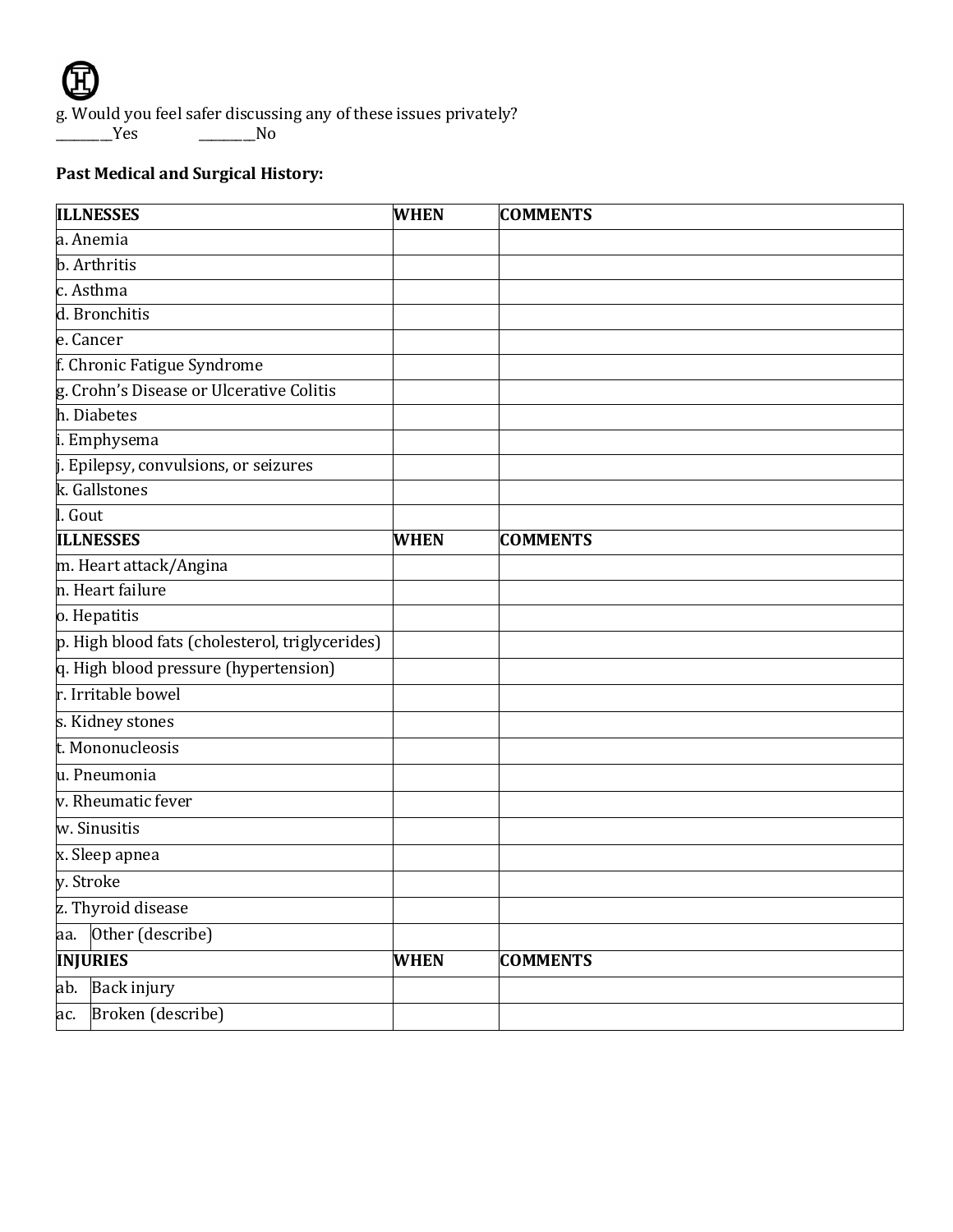| Head injury               |             |                 |  |
|---------------------------|-------------|-----------------|--|
| ae. Neck injury           |             |                 |  |
| af. Other (describe)      |             |                 |  |
| <b>DIAGNOSTIC STUDIES</b> | <b>WHEN</b> | <b>COMMENTS</b> |  |
| ag. Barium Enema          |             |                 |  |
| ah. Bone Scan             |             |                 |  |
| ai. CAT Scan of Abdomen   |             |                 |  |
| aj. CAT Scan of Brain     |             |                 |  |
| ak. CAT Scan of Spine     |             |                 |  |
| al. Chest X-ray           |             |                 |  |
| am. Colonoscopy           |             |                 |  |
| an. EKG                   |             |                 |  |
| ao. Liver scan            |             |                 |  |
| ap. Neck X-ray            |             |                 |  |
| aq. NMR/MRI               |             |                 |  |
| ar. Sigmoidoscopy         |             |                 |  |
| as. Upper GI Series       |             |                 |  |
| at. Other (describe)      |             |                 |  |

| <b>OPERATIONS</b>    | <b>WHEN</b> | <b>COMMENTS</b> |
|----------------------|-------------|-----------------|
| au. Appendectomy     |             |                 |
| av. Dental Surgery   |             |                 |
| aw. Gall Bladder     |             |                 |
| ax. Hernia           |             |                 |
| ay. Hysterectomy     |             |                 |
| az. Tonsillectomy    |             |                 |
| ba. Other (describe) |             |                 |
| bb. Other (describe) |             |                 |

| <b>HOSPITALIZATIONS</b> | <b>WHEN</b> | <b>FOR WHAT REASON</b> | <b>OUTCOME</b> |
|-------------------------|-------------|------------------------|----------------|
|                         |             |                        |                |
|                         |             |                        |                |
|                         |             |                        |                |
|                         |             |                        |                |
|                         |             |                        |                |

| <b>HAVE YOU TAKEN ANTIBIOTICS?</b> | <5 Times | >5 Times |
|------------------------------------|----------|----------|
| Infancy                            |          |          |
| Teen                               |          |          |
| Adulthood                          |          |          |

|  | HAVE YOU TAKEN ANTIBIOTICS? | Times |  |
|--|-----------------------------|-------|--|
|--|-----------------------------|-------|--|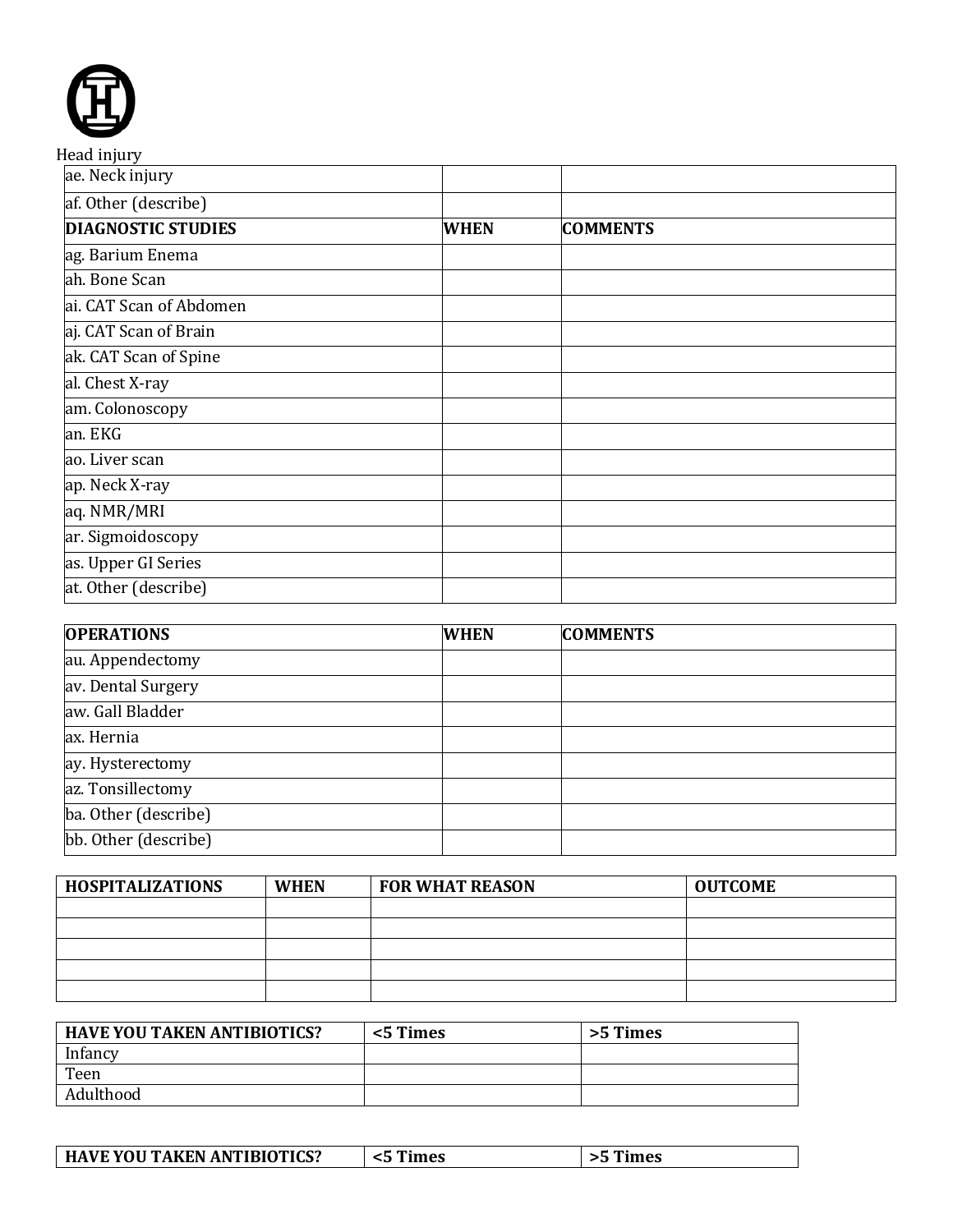

| Infancy   |  |
|-----------|--|
| Teen      |  |
| Adulthood |  |

| ARE YOU TAKING ANY MEDICATIONS? | <b>Date Started</b> | <b>Dosage</b> |
|---------------------------------|---------------------|---------------|
| <b>.</b>                        |                     |               |
| <u>.</u>                        |                     |               |
| Ω<br>.ບ.                        |                     |               |
| 4.                              |                     |               |
| C.                              |                     |               |
| b.                              |                     |               |
| ⇁<br>. .                        |                     |               |

Are you allergic to any medications? If yes, please list:

| ARE YOU TAKING ANY SUPPLEMENTS? | <b>Date Started</b> | <b>Dosage</b> |  |
|---------------------------------|---------------------|---------------|--|
|                                 |                     |               |  |
| <u>.</u>                        |                     |               |  |
| . ა.                            |                     |               |  |
| 4.                              |                     |               |  |
| D.                              |                     |               |  |
| b.                              |                     |               |  |
|                                 |                     |               |  |

| Question                                      | Yes | N <sub>0</sub> | Unsure   Comment |
|-----------------------------------------------|-----|----------------|------------------|
| Were you a full term baby?                    |     |                |                  |
| Were you breast fed?                          |     |                |                  |
| Were you bottle fed?                          |     |                |                  |
| As a child, did you eat a lot of sugar/candy? |     |                |                  |

As a child, were there any foods that gave you symptoms? (Ex: milk- diarrhea and gas): \_\_\_\_\_\_\_\_\_\_\_\_\_\_\_\_\_\_\_\_\_\_\_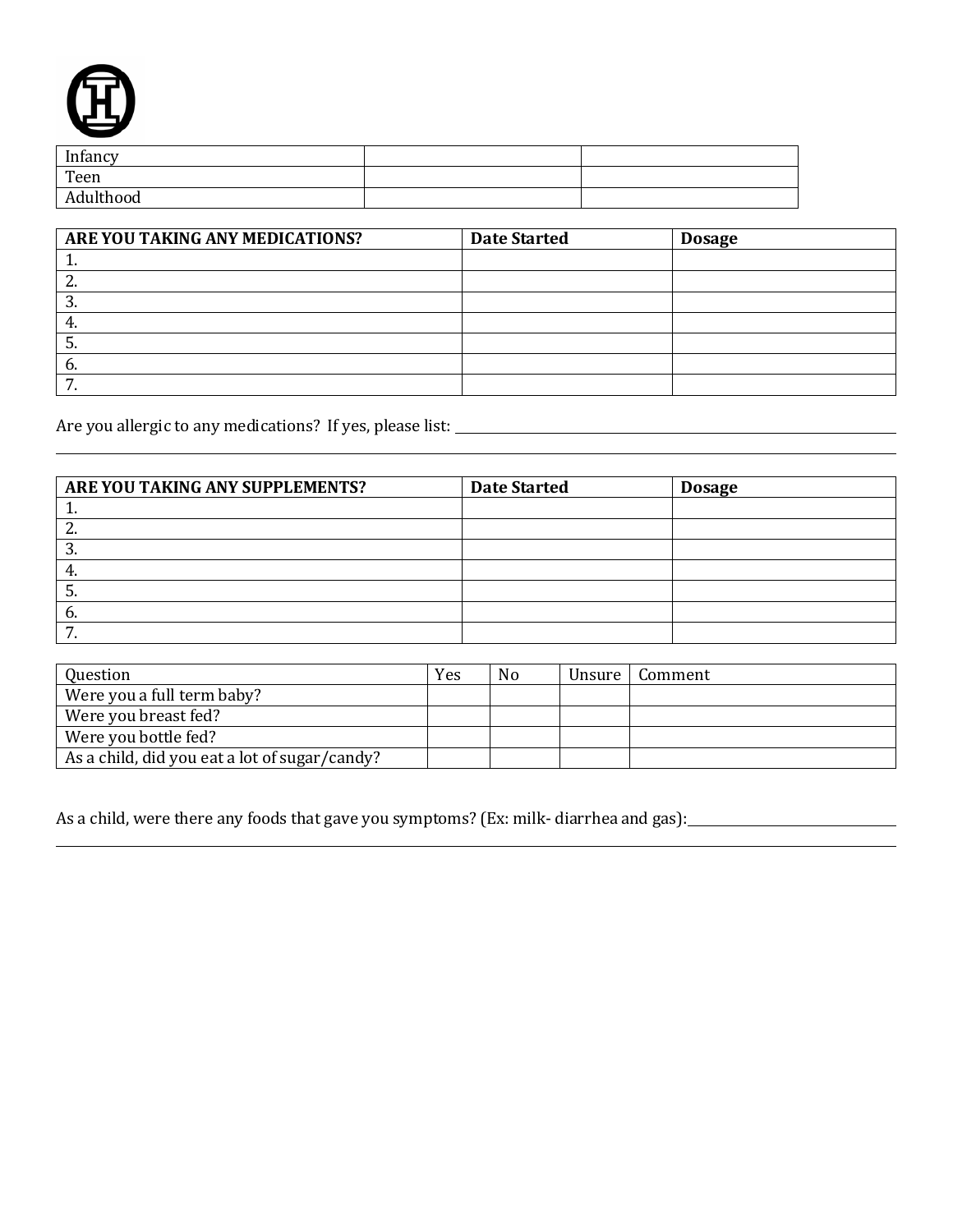

## **Please mark next to the food/drink that applies to your current eating habits.**

|     | <b>Usual Breakfast</b> | Yes |    | <b>Usual Lunch</b>  | Yes |    | <b>Usual Dinner</b> | Yes |
|-----|------------------------|-----|----|---------------------|-----|----|---------------------|-----|
| la. | None                   |     | a. | None                |     | a. | None                |     |
| b.  | Bacon/Sausage          |     | b. | <b>Butter</b>       |     | b. | Beans (legumes)     |     |
| lc. | Bagel                  |     | c. | Coffee              |     | c. | <b>Brown rice</b>   |     |
| d.  | <b>Butter</b>          |     | d. | Eat in a cafeteria  |     | d. | <b>Butter</b>       |     |
| le. | Cereal                 |     | e. | Eat in restaurant   |     | e. | Carrots             |     |
| f.  | Coffee                 | f.  |    | Fish sandwich       |     | f. | Coffee              |     |
| g.  | Donut                  |     | g. | Juice               |     | g. | Fish                |     |
| h.  | Eggs                   |     | h. | Leftovers           |     | h. | Green vegetables    |     |
| i.  | Fruit                  |     |    | Lettuce             |     | i. | Juice               |     |
| j.  | Juice                  |     |    | Margarine           |     |    | Margarine           |     |
| k.  | Margarine              |     | k. | Mayo                |     | k. | Milk                |     |
| l.  | Milk                   |     |    | Meat sandwich       |     |    | Pasta               |     |
| m.  | Oat bran               |     | m. | Milk                |     | m. | Potato              |     |
| n.  | Sugar                  |     | n. | Salad               |     | n. | Poultry             |     |
| ю.  | Sweet roll             |     | 0. | Salad dressing      |     | 0. | Red meat            |     |
| p.  | Sweetener              |     | p. | Soda                |     | p. | Rice                |     |
| q.  | Tea                    |     | q. | Soup                |     | q. | Salad               |     |
| r.  | <b>Toast</b>           |     | r. | Sugar               |     | r. | Salad dressing      |     |
| ls. | Water                  |     | S. | Sweetener           |     | s. | Soda                |     |
| lt. | Wheat bran             | t.  |    | Tea                 |     | t. | Sugar               |     |
| lu. | Yogurt                 |     | u. | Tomato              |     | u. | Sweetener           |     |
| v.  | Other: (List below)    |     | v. | Water               |     | v. | Tea                 |     |
|     |                        |     | w. | Yogurt              |     | w. | Water               |     |
|     |                        |     | X. | Other: (List below) |     | x. | Yellow vegetables   |     |
|     |                        |     |    |                     |     | V. | Other: (List below) |     |
|     |                        |     |    |                     |     |    |                     |     |
|     |                        |     |    |                     |     |    |                     |     |
|     |                        |     |    |                     |     |    |                     |     |

# **How much of the following do you consume each week?**

| Candy                             |  |
|-----------------------------------|--|
| Cheese                            |  |
| Chocolate                         |  |
| Cups of coffee (caffeinated)      |  |
| Decaf coffee or tea               |  |
| Cups of hot chocolate             |  |
| Caffeinated teas                  |  |
| Diet sodas                        |  |
| Ice cream                         |  |
| Salty foods                       |  |
| Takeout/ dining out               |  |
| White bread, rolls, or bagels     |  |
| Caffeinated sodas (energy drinks) |  |
| Non-caffeinated sodas             |  |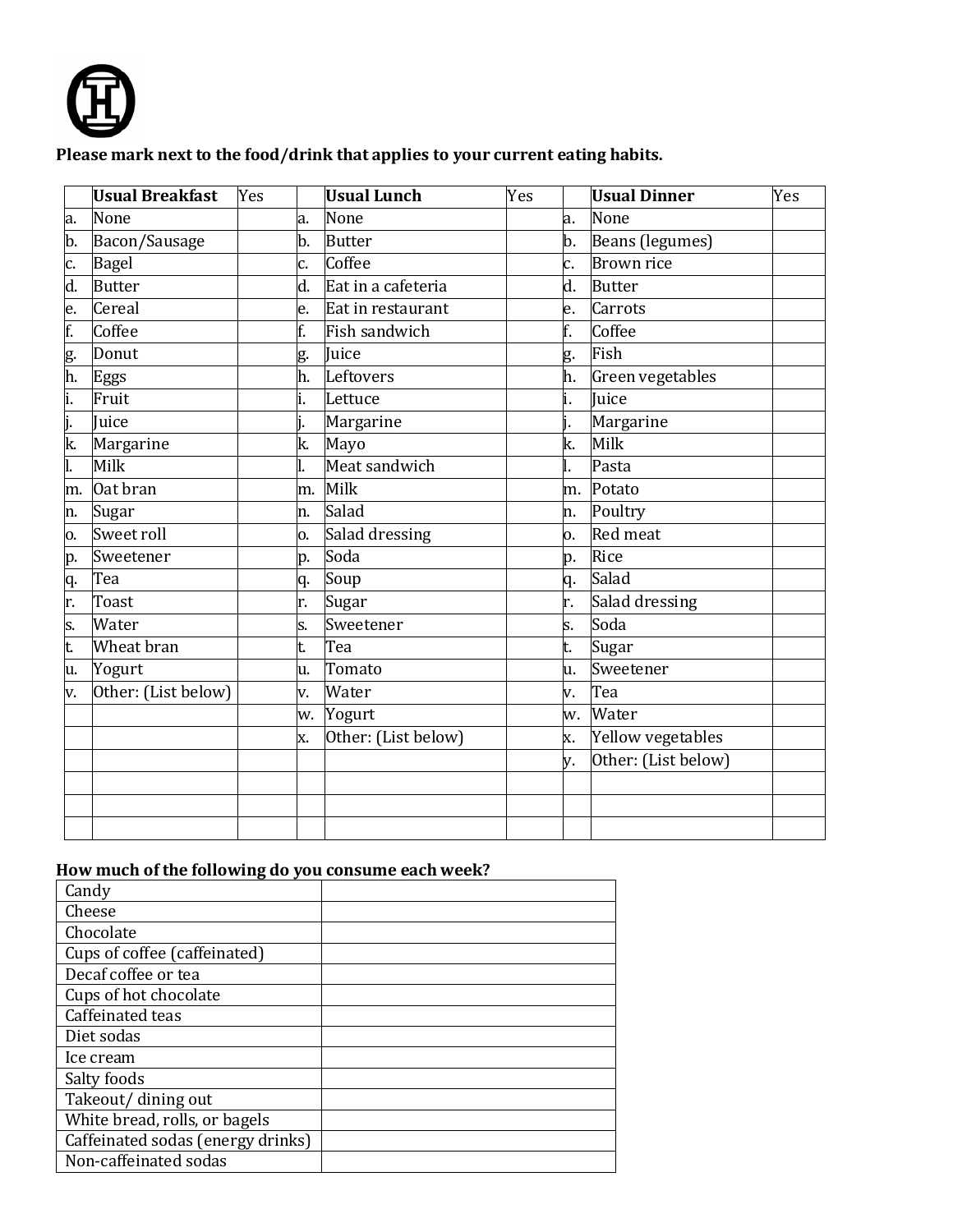

| Are you on a special diet? ________Yes ___________No                                                                                                                                                                                                                                                        |
|-------------------------------------------------------------------------------------------------------------------------------------------------------------------------------------------------------------------------------------------------------------------------------------------------------------|
| _______ ovo-lacto ____________vegetarian ___________other (describe): _____________________________<br>_______ diabetic ___________________vegan<br>dairy restricted ____________blood type diet                                                                                                            |
|                                                                                                                                                                                                                                                                                                             |
| Do you have symptoms <i>immediately after</i> eating (bloating, belching, sneezing, hives, etc)? _______ Yes<br>$\rule{1em}{0.15mm}$ No                                                                                                                                                                     |
| If yes, are they associated with a specific symptom associated with the food/supplement, and explain further:                                                                                                                                                                                               |
| Do you feel you have delayed symptoms after eating certain foods (symptoms may not be evident for 24 hours or<br>more), such as fatigue, muscle aches, sinus congestion, etc.? ________ Yes _________ No<br>Do you feel worse when you eat a lot of:                                                        |
| High fat foods ____________High protein foods __________High carbohydrate foods (bread, pasta, etc)                                                                                                                                                                                                         |
| Does skipping a meal greatly affect your symptoms ______Yes ___________No<br>If yes, please explain: The contract of the contract of the contract of the contract of the contract of the contract of the contract of the contract of the contract of the contract of the contract of the contract of the co |
| Have you ever had a food that you craved or really "binged" on over a period of time? ______ Yes ________ No<br>Food craving may be an indicator that you may be allergic to that food.<br>If yes, what food(s)? $\qquad \qquad$                                                                            |
| Do you have an aversion to certain foods? ________ Yes ____________ No<br>If yes, what foods?                                                                                                                                                                                                               |

Please fill in the chart below with information about your bowel movements:

| a. Frequency             | <b>Yes</b> | <b>b.</b> Color           | Yes |
|--------------------------|------------|---------------------------|-----|
| More than 3x/day         |            | Medium brown consistently |     |
| $1-3x/day$               |            | Very dark or black        |     |
| 4-6x/week                |            | Greenish color            |     |
| 2-3x/week                |            | Blood is visible.         |     |
| 1 or fewer x/week        |            | Varies a lot.             |     |
|                          |            | Dark brown consistently   |     |
| <b>b.</b> Consistency    |            | Yellow, light brown       |     |
| Soft and well formed     |            | Greasy, shiny appearance  |     |
| Often float              |            |                           |     |
| Difficult to pass        |            |                           |     |
| Thin, long, and narrow   |            |                           |     |
| Small and hard           |            |                           |     |
| Alternating between hard |            |                           |     |
| and loose or watery      |            |                           |     |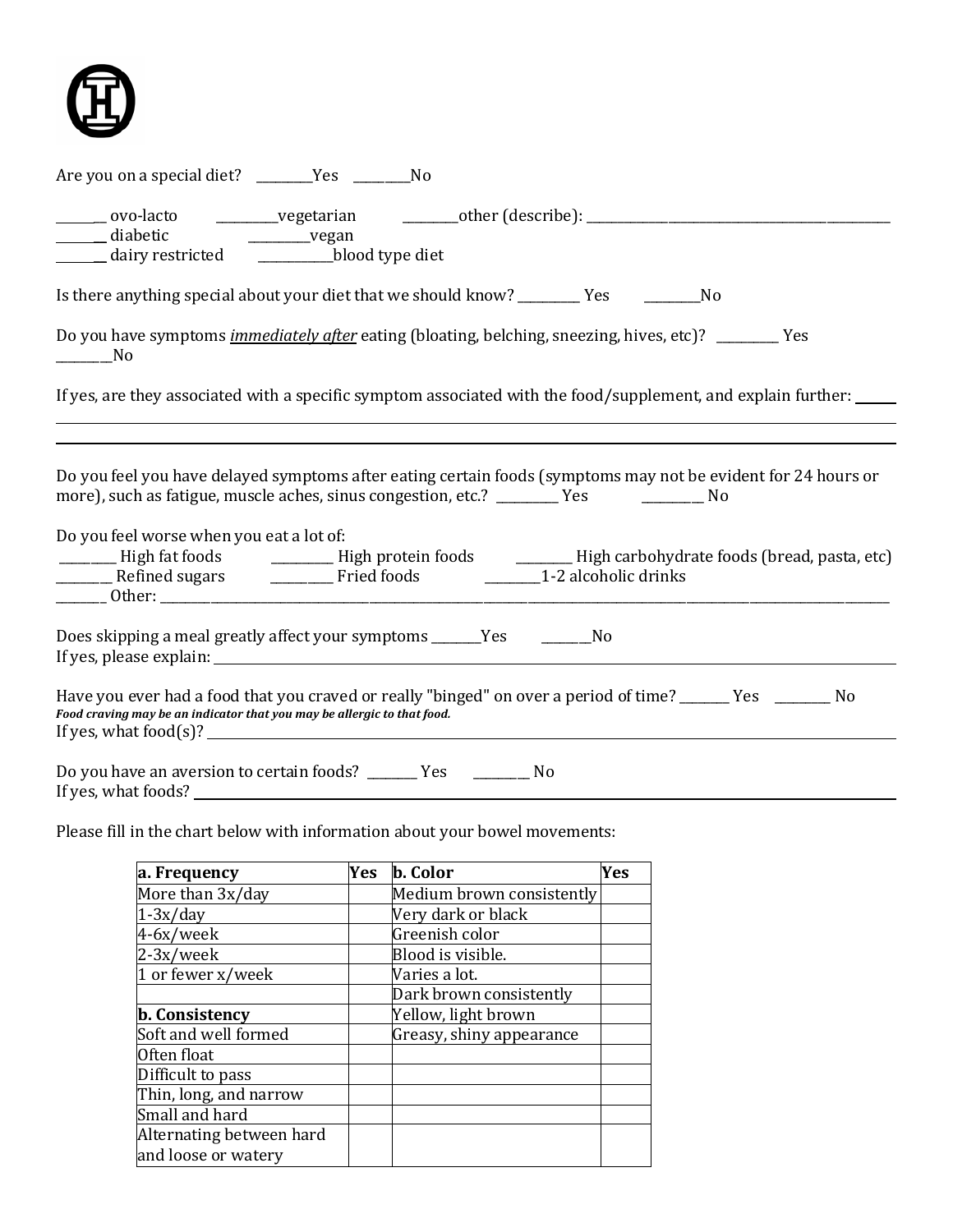

| Do you have intestinal gas? ________ Daily ___________ Occasionally ___________ Excessively                                 |                                                                                                                                                                                                                                                                                                |
|-----------------------------------------------------------------------------------------------------------------------------|------------------------------------------------------------------------------------------------------------------------------------------------------------------------------------------------------------------------------------------------------------------------------------------------|
|                                                                                                                             |                                                                                                                                                                                                                                                                                                |
|                                                                                                                             |                                                                                                                                                                                                                                                                                                |
| Do you drink alcohol?<br>Check the box that applies                                                                         |                                                                                                                                                                                                                                                                                                |
| Never used alcohol                                                                                                          |                                                                                                                                                                                                                                                                                                |
| No longer drink alcohol                                                                                                     | <u> 1989 - Johann Barbara, martin amerikan personal (</u>                                                                                                                                                                                                                                      |
| Average 1-3 drinks per week                                                                                                 |                                                                                                                                                                                                                                                                                                |
| Average 4-6 drinks per week                                                                                                 |                                                                                                                                                                                                                                                                                                |
| Average 7-10 drinks per week                                                                                                |                                                                                                                                                                                                                                                                                                |
| >10 drinks per week                                                                                                         |                                                                                                                                                                                                                                                                                                |
| Have you ever had a problem with alcohol? ______ Yes _______ No                                                             |                                                                                                                                                                                                                                                                                                |
|                                                                                                                             |                                                                                                                                                                                                                                                                                                |
| Have you ever used recreational drugs? _______ Yes _______ No<br>Have you ever used tobacco? ___________ Yes ___________ No |                                                                                                                                                                                                                                                                                                |
| Have you quit? If yes, what year did you quit? __________________________________                                           |                                                                                                                                                                                                                                                                                                |
|                                                                                                                             | What type of nicotine have you used (cigarette, cigar, pipe, smokeless, vaping)? _____________________________                                                                                                                                                                                 |
|                                                                                                                             |                                                                                                                                                                                                                                                                                                |
|                                                                                                                             |                                                                                                                                                                                                                                                                                                |
|                                                                                                                             | Do you have any mercury amalgam fillings? If yes, how many?<br>The many and the many and the many and the many and the many and the many and the many and the many and the m<br>Do you have any artificial joints or implants (Ex: screws, plates, etc)? If yes, please elaborate: ___________ |
|                                                                                                                             |                                                                                                                                                                                                                                                                                                |
| Do you feel worse at certain times of the year (Spring, Summer, Fall, Winter)? ____________________                         |                                                                                                                                                                                                                                                                                                |
|                                                                                                                             | To your knowledge, are you exposed to any toxic metals at work or at home (lead, mercury, cadmium, aluminum,                                                                                                                                                                                   |

Overall how well have things been going for you?

arsenic)?

|                                       | <b>Very Well</b> | Fairly | <b>Poorly</b> | <b>Very Poorly</b> | N/A |
|---------------------------------------|------------------|--------|---------------|--------------------|-----|
| At school                             |                  |        |               |                    |     |
| At work                               |                  |        |               |                    |     |
| In your social life                   |                  |        |               |                    |     |
| With sex                              |                  |        |               |                    |     |
| With your attitude                    |                  |        |               |                    |     |
| With your boyfriend/girlfriend/spouse |                  |        |               |                    |     |
| With your children                    |                  |        |               |                    |     |
| With your parents                     |                  |        |               |                    |     |

Have you ever had psychotherapy? If yes, please explain (include time, what kind, and if this treatment is ongoing):

| Are you married?            |  |
|-----------------------------|--|
| Have you ever been married? |  |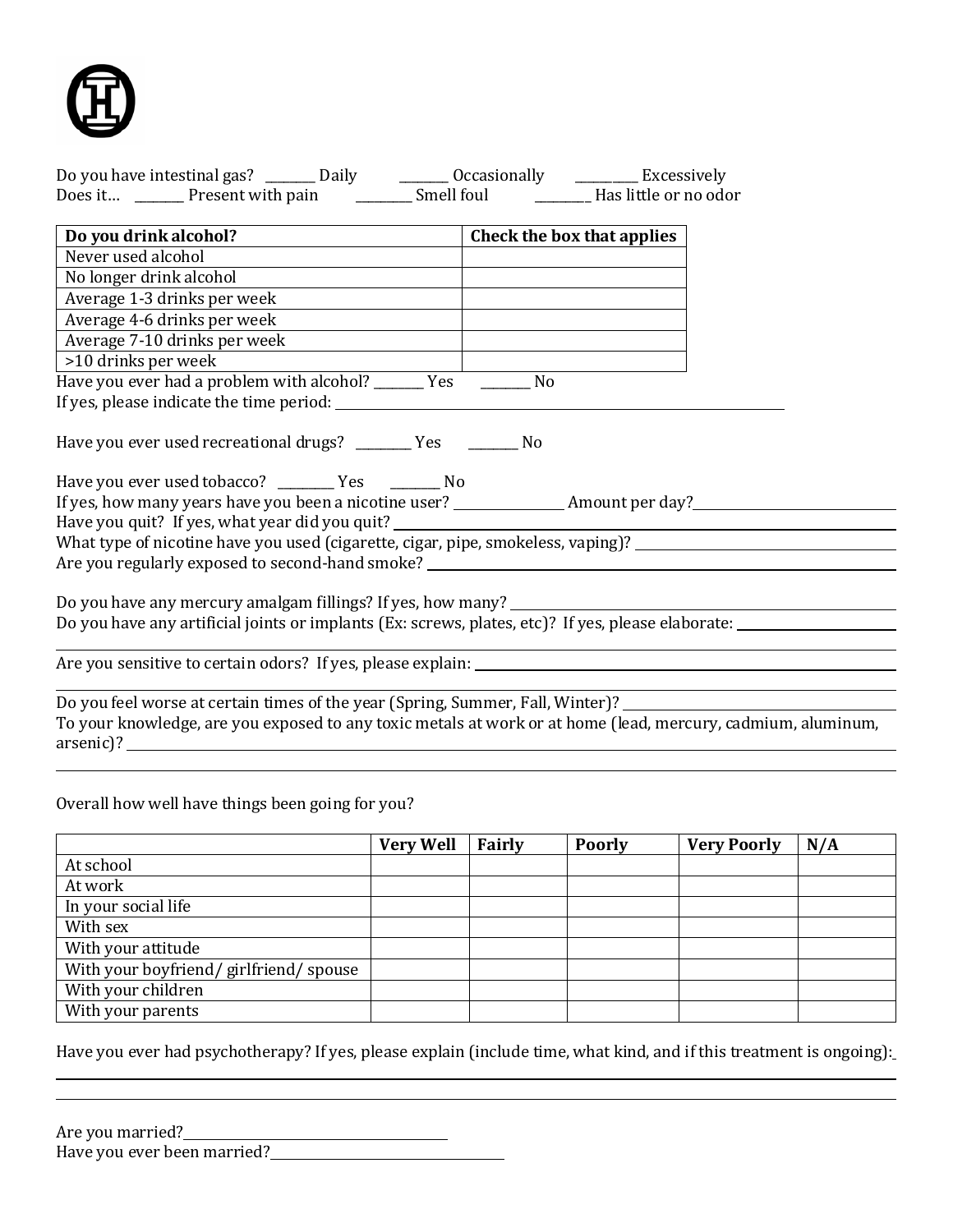

Are you divorced/separated? If yes, when: Did you remarry? Comments:

Please explain any hobbies or leisure activities you enjoy:

| How many days per week do you exercise? |  |
|-----------------------------------------|--|
| How long are your exercise sessions?    |  |
| What type of exercise do you enjoy?     |  |
|                                         |  |

### **FAMILY MEDICAL HISTORY**

To the best of your knowledge, has your mother, father, siblings, or grandparents ever had any of the following conditions? If so, list who and the age of onset.

|        | Anxiety/Panic Attacks                                                                                          |
|--------|----------------------------------------------------------------------------------------------------------------|
|        |                                                                                                                |
|        |                                                                                                                |
|        |                                                                                                                |
|        |                                                                                                                |
|        | Kidney Disease _______________________________Hypertension_______________________                              |
|        | Osteoporosis et al. 2010 et al. 2010 Eczema et al. 2010 et al. 2010 et al. 2010 et al. 2010 et al. 2010 et al. |
|        |                                                                                                                |
| Cancer |                                                                                                                |
|        | Allergies _____________________________Depression________________________________                              |
|        |                                                                                                                |
| Other: |                                                                                                                |

#### **REVIEW OF SYSTEMS**

Please answer the following as accurately as possible.

| <b>GENERAL</b>            | Mild | <b>Moderate</b> | <b>Severe</b> |
|---------------------------|------|-----------------|---------------|
|                           |      |                 |               |
| Cold hands & feet         |      |                 |               |
| Cold intolerance          |      |                 |               |
| Daytime sleepiness        |      |                 |               |
| Difficulty falling asleep |      |                 |               |
| Early waking              |      |                 |               |
| Fatigue                   |      |                 |               |
| Fever                     |      |                 |               |
| Flushing                  |      |                 |               |
| Heat intolerance          |      |                 |               |
| Night waking              |      |                 |               |
| Nightmares                |      |                 |               |
| No dream recall           |      |                 |               |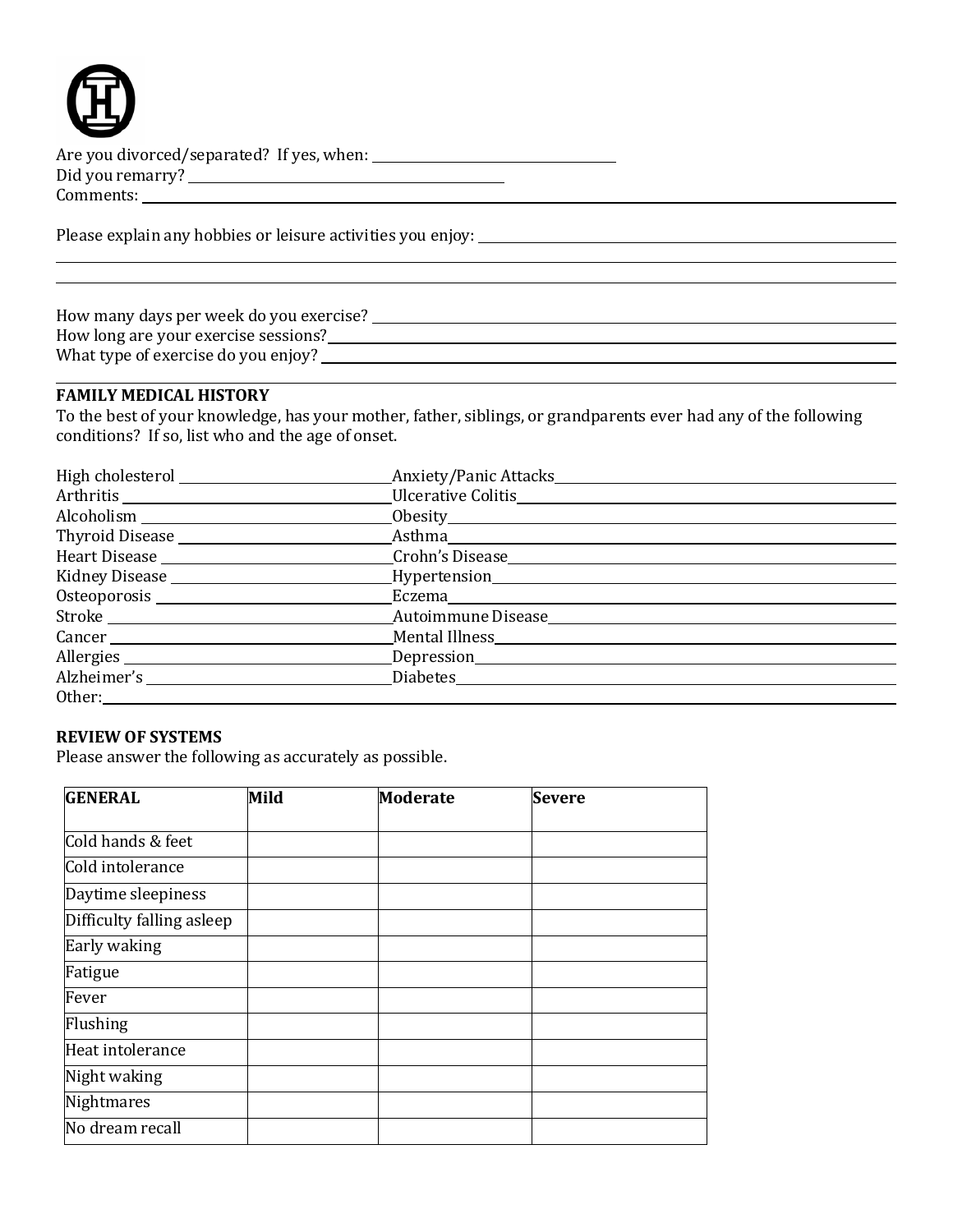

|                            | Mild | <b>Moderate</b> | <b>Severe</b> |
|----------------------------|------|-----------------|---------------|
| Conjunctivitis             |      |                 |               |
| Distorted sense of smell   |      |                 |               |
| Distorted taste            |      |                 |               |
| Ear fullness               |      |                 |               |
| Ear noises                 |      |                 |               |
| Ear pain                   |      |                 |               |
| Ear ringing/buzzing        |      |                 |               |
| Eye crusting               |      |                 |               |
| Eye pain                   |      |                 |               |
| Headache                   |      |                 |               |
| <b>Hearing loss</b>        |      |                 |               |
| Hearing problems           |      |                 |               |
| Lid margin redness         |      |                 |               |
| Migraine                   |      |                 |               |
| Sensitivity to loud noises |      |                 |               |
| Vision problem             |      |                 |               |

| MUSCULOSKELETAL:  | Mild | Mod-erate | <b>Severe</b> |
|-------------------|------|-----------|---------------|
|                   |      |           |               |
| Back muscle spasm |      |           |               |
| Calf cramps       |      |           |               |
| Chest tightness   |      |           |               |
| Foot cramps       |      |           |               |
| Joint deformity   |      |           |               |
| Joint pain        |      |           |               |
| Joint redness     |      |           |               |
| Joint stiffness   |      |           |               |
| Muscle pain       |      |           |               |
| Muscle spasms     |      |           |               |
| Muscle stiffness  |      |           |               |
| Muscle twitches:  |      |           |               |
| Around eyes       |      |           |               |
| Arms or legs      |      |           |               |
| Muscle weakness   |      |           |               |
| Neck muscle spasm |      |           |               |
| Tendonitis        |      |           |               |
| Tension headache  |      |           |               |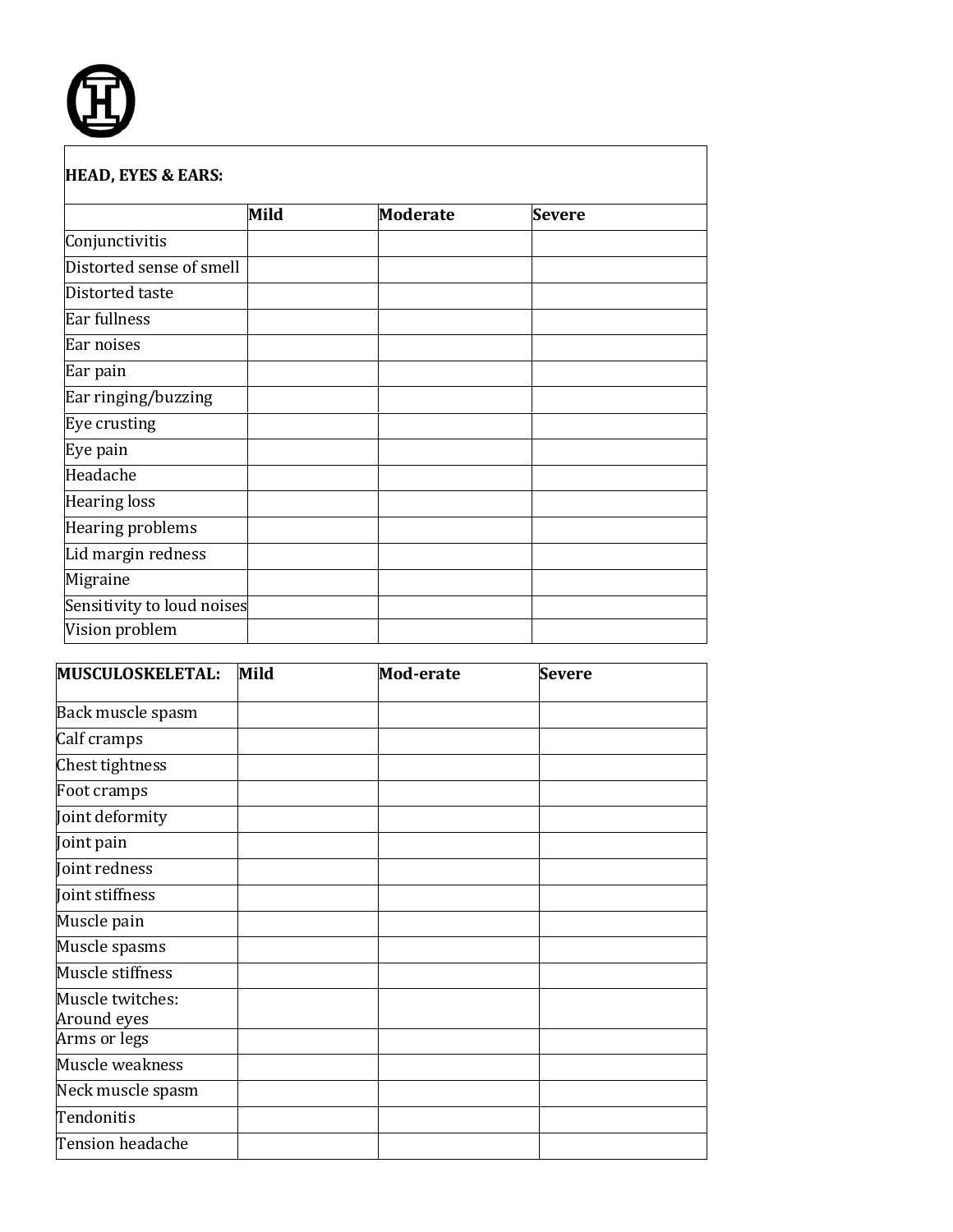

| TMJ problems                    |      |                 |               |
|---------------------------------|------|-----------------|---------------|
| <b>MOOD/NERVES:</b>             |      |                 |               |
|                                 | Mild | <b>Moderate</b> | <b>Severe</b> |
| Agoraphobia                     |      |                 |               |
| Anxiety                         |      |                 |               |
| Auditory hallucinations         |      |                 |               |
| Black-out                       |      |                 |               |
| Depression                      |      |                 |               |
| Difficulty:<br>Concentrating    |      |                 |               |
| <b>With balance</b>             |      |                 |               |
| With thinking                   |      |                 |               |
| With judgment                   |      |                 |               |
| With speech                     |      |                 |               |
| $\overline{\text{With memory}}$ |      |                 |               |
| Dizziness (spinning)            |      |                 |               |
| Fainting                        |      |                 |               |
| Fearfulness                     |      |                 |               |
| Irritability                    |      |                 |               |
| Light-headedness                |      |                 |               |
| Numbness                        |      |                 |               |
| Other Phobias                   |      |                 |               |
| Panic attacks                   |      |                 |               |
| Paranoia                        |      |                 |               |
| <b>Seizures</b>                 |      |                 |               |
| Suicidal thoughts               |      |                 |               |
| Tingling                        |      |                 |               |
| Tremor/trembling                |      |                 |               |
| Visual hallucinations           |      |                 |               |

| <b>DIGESTION</b>                   | Mild | <b>Moderate</b> | <b>Severe</b> |  |
|------------------------------------|------|-----------------|---------------|--|
| Anal spasms                        |      |                 |               |  |
| <b>Bad teeth</b>                   |      |                 |               |  |
| Bleeding gums                      |      |                 |               |  |
| <b>Bloating (lower</b><br>abdomen) |      |                 |               |  |
| <b>Bloating</b> (upper<br>abdomen) |      |                 |               |  |
| Blood in stools                    |      |                 |               |  |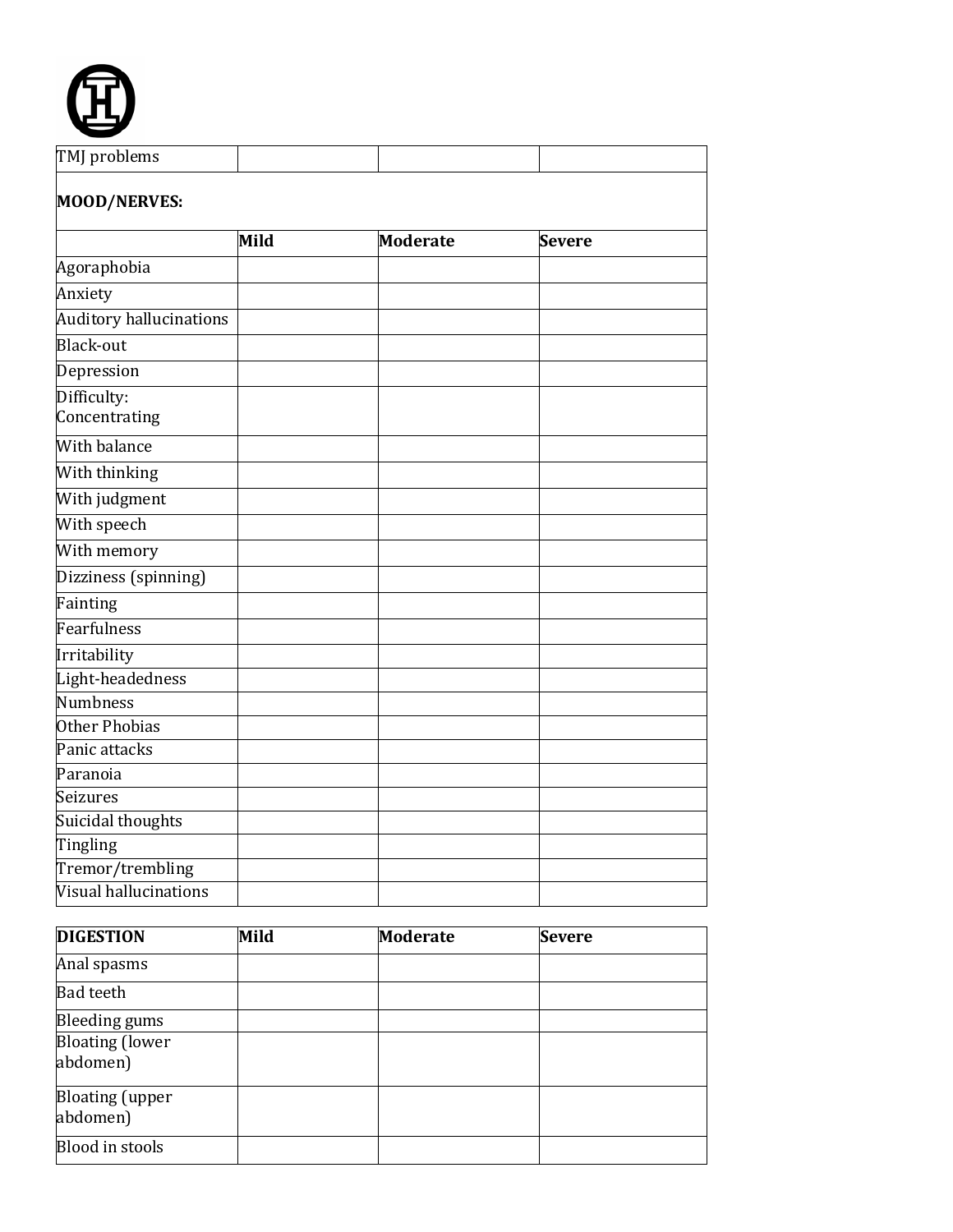

|                                                                         | Mild | <b>Moderate</b> | <b>Severe</b> |  |
|-------------------------------------------------------------------------|------|-----------------|---------------|--|
| <b>Burping</b>                                                          |      |                 |               |  |
| Canker sores                                                            |      |                 |               |  |
| Cold sores                                                              |      |                 |               |  |
| Constipation                                                            |      |                 |               |  |
| Cracking at the corner of<br>the lips                                   |      |                 |               |  |
| Dentures                                                                |      |                 |               |  |
| Diarrhea                                                                |      |                 |               |  |
| Difficulty swallowing                                                   |      |                 |               |  |
| Dry mouth                                                               |      |                 |               |  |
| Farting                                                                 |      |                 |               |  |
| Fissures                                                                |      |                 |               |  |
| Foods "repeat" (reflux)                                                 |      |                 |               |  |
| Heartburn                                                               |      |                 |               |  |
| Hemorrhoids                                                             |      |                 |               |  |
| Intolerance to:<br>Lactose                                              |      |                 |               |  |
| All milk products                                                       |      |                 |               |  |
| Intolerance to:<br>Gluten (wheat)                                       |      |                 |               |  |
| Corn                                                                    |      |                 |               |  |
| Eggs                                                                    |      |                 |               |  |
| <b>Fatty foods</b>                                                      |      |                 |               |  |
| Yeast                                                                   |      |                 |               |  |
| Liver disease/jaundice<br>(vellow eves or skin)<br>Lower abdominal pain |      |                 |               |  |
| Mucus in stools                                                         |      |                 |               |  |
| Nausea                                                                  |      |                 |               |  |
| Periodontal disease                                                     |      |                 |               |  |
| Sore tongue                                                             |      |                 |               |  |
| Strong stool odor                                                       |      |                 |               |  |
| Undigested food in                                                      |      |                 |               |  |
| Upper abdominal pain                                                    |      |                 |               |  |
| Vomiting                                                                |      |                 |               |  |
|                                                                         |      |                 |               |  |
|                                                                         |      |                 |               |  |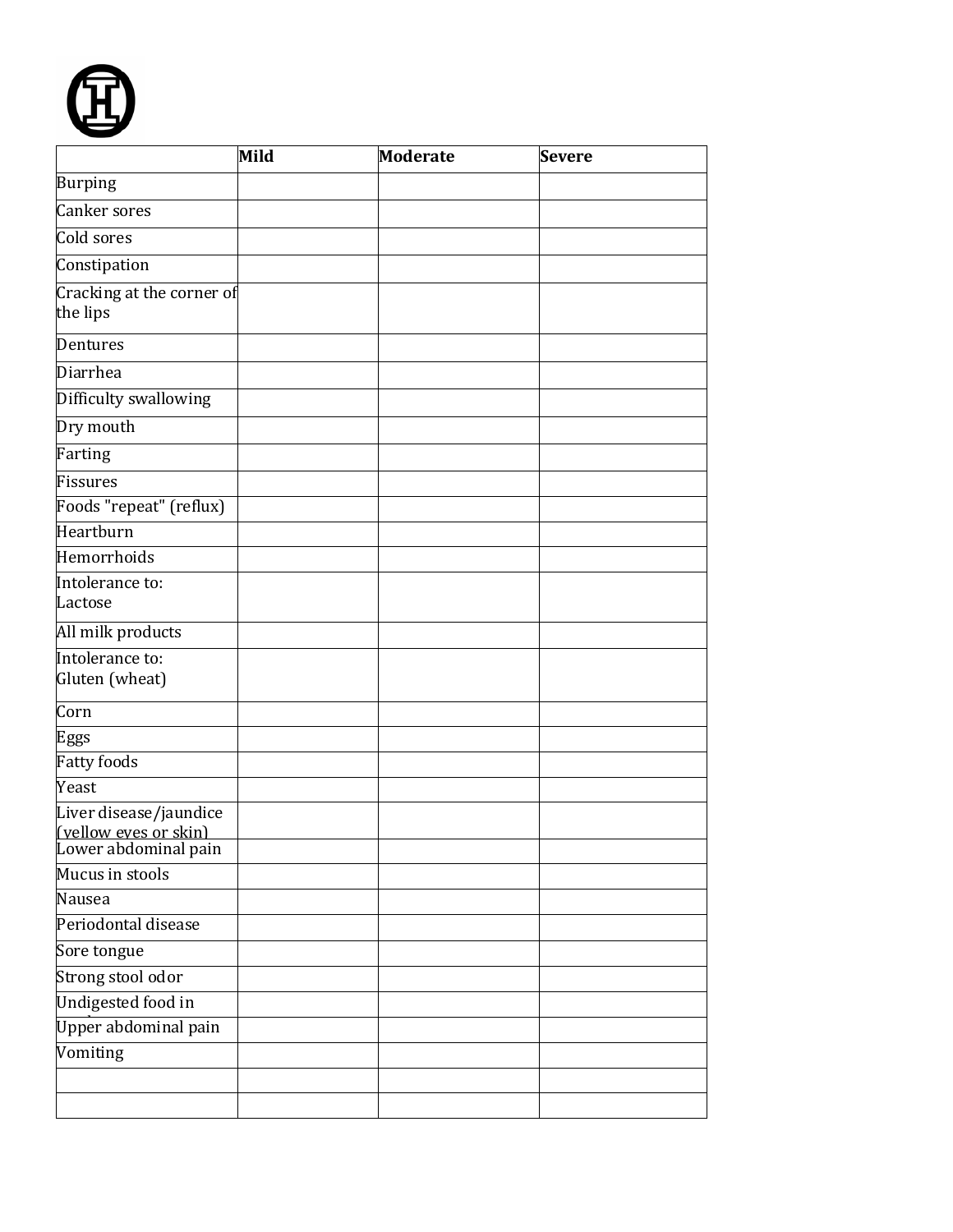

|                                | Mild | <b>Moderate</b> | <b>Severe</b> |
|--------------------------------|------|-----------------|---------------|
| Acne on back                   |      |                 |               |
| Acne on chest                  |      |                 |               |
| Acne on face                   |      |                 |               |
| Acne on shoulders              |      |                 |               |
| Athlete's foot                 |      |                 |               |
| Bumps on back of upper<br>arms |      |                 |               |
| Cellulite                      |      |                 |               |
| Dark circles under eyes        |      |                 |               |
| Ears get red                   |      |                 |               |
| Easy bruising                  |      |                 |               |
| Eczema                         |      |                 |               |
| Herpes-genital                 |      |                 |               |
| Hives                          |      |                 |               |
| Jock itch                      |      |                 |               |
| Lackluster skin                |      |                 |               |
| Moles w/ size & color          |      |                 |               |
| Oily skin                      |      |                 |               |
| Pale skin                      |      |                 |               |
| Patchy dryness                 |      |                 |               |
| Psoriasis                      |      |                 |               |
| Rash                           |      |                 |               |
| Red face                       |      |                 |               |
| Sensitive to bites             |      |                 |               |
| Sensitive to poison ivy        |      |                 |               |
| Shingles                       |      |                 |               |
| Skin cancer                    |      |                 |               |
| Skin darkening                 |      |                 |               |
| Strong body odor               |      |                 |               |
| Thick calluses                 |      |                 |               |
| Vitiligo                       |      |                 |               |
| <b>SKIN, ITCHING:</b>          | Mild | <b>Moderate</b> | <b>Severe</b> |
| Arms                           |      |                 |               |
| Ear canals                     |      |                 |               |
| Eyes                           |      |                 |               |
| Feet                           |      |                 |               |
| Hands                          |      |                 |               |
| Legs                           |      |                 |               |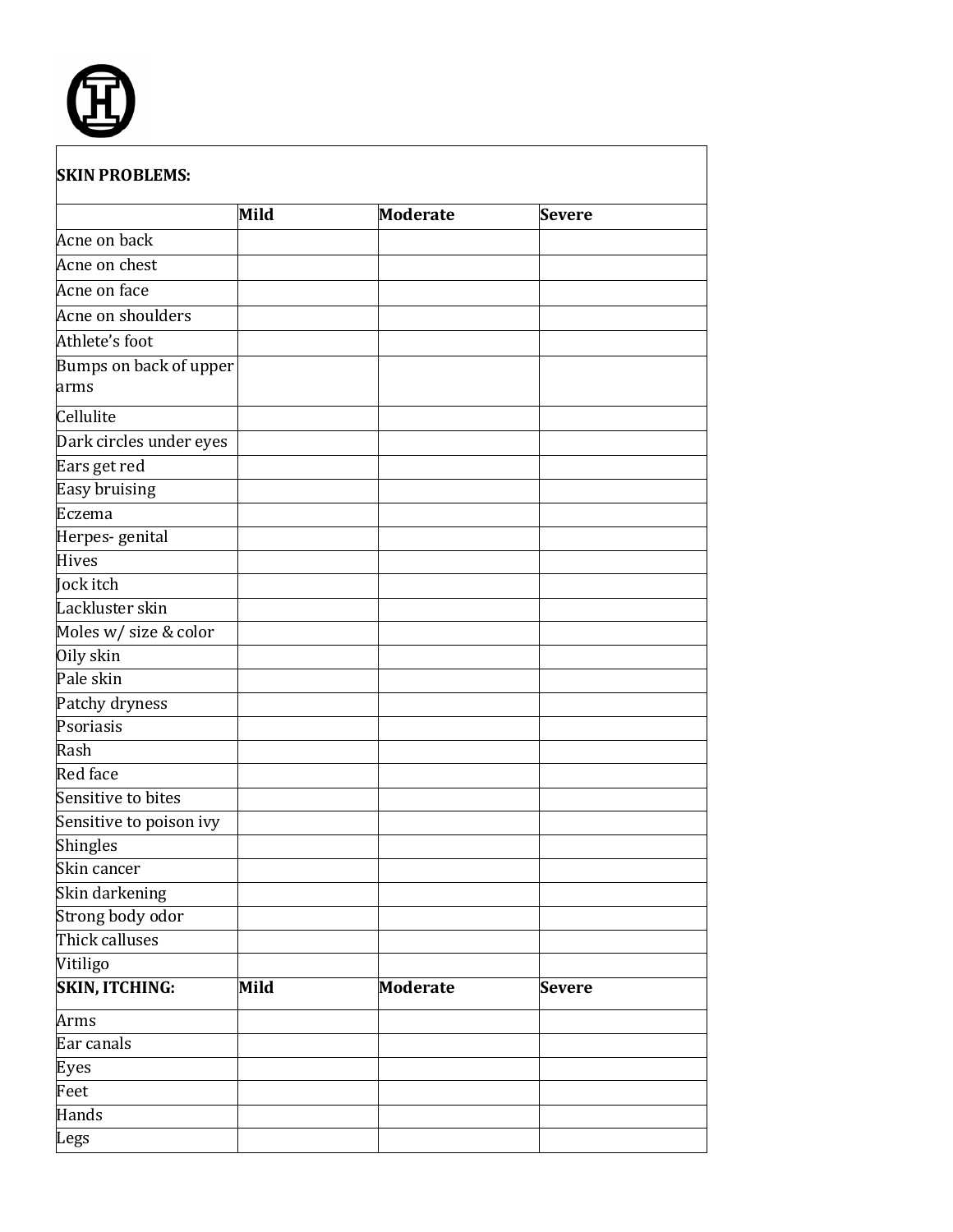| Nipples                |      |                 |               |  |
|------------------------|------|-----------------|---------------|--|
| Nose                   |      |                 |               |  |
| Penis                  |      |                 |               |  |
| Roof of mouth          |      |                 |               |  |
| Scalp                  |      |                 |               |  |
| Skin in general        |      |                 |               |  |
| Throat                 |      |                 |               |  |
| <b>SKIN, DRYNESS</b>   | Mild | <b>Moderate</b> | <b>Severe</b> |  |
| Eyes                   |      |                 |               |  |
| Feet, cracking         |      |                 |               |  |
| Feet, peeling          |      |                 |               |  |
| Hair                   |      |                 |               |  |
| Hands, cracking        |      |                 |               |  |
| Hands, peeling         |      |                 |               |  |
| Mouth/throat           |      |                 |               |  |
| Scalp                  |      |                 |               |  |
| Skin in general        |      |                 |               |  |
| <b>LYMPH NODES</b>     | Mild | <b>Moderate</b> | <b>Severe</b> |  |
| Enlarged, neck         |      |                 |               |  |
| Tender, neck           |      |                 |               |  |
| Other, enlarged/tender |      |                 |               |  |
| <b>NAILS</b>           | Mild | <b>Moderate</b> | <b>Severe</b> |  |
| <b>Bitten</b>          |      |                 |               |  |
| <b>Brittle</b>         |      |                 |               |  |
| Curve upwards          |      |                 |               |  |
| Frayed                 |      |                 |               |  |
| Fungus- fingers        |      |                 |               |  |
| Fungus-toes            |      |                 |               |  |
| Pitting                |      |                 |               |  |
| Ragged cuticles        |      |                 |               |  |
| Ridges                 |      |                 |               |  |
| Soft                   |      |                 |               |  |
| Thick fingernails      |      |                 |               |  |
| Thick toenails         |      |                 |               |  |
| White spots/lines      |      |                 |               |  |

F

| <b>EATING</b>     | Mild | <b>Moderate</b> | <b>Severe</b> |
|-------------------|------|-----------------|---------------|
| Binge eating      |      |                 |               |
| Bulimia           |      |                 |               |
| Can't gain weight |      |                 |               |
| Can't lose weight |      |                 |               |
| Carb cravings     |      |                 |               |
| Carb intolerance  |      |                 |               |
| Poor appetite     |      |                 |               |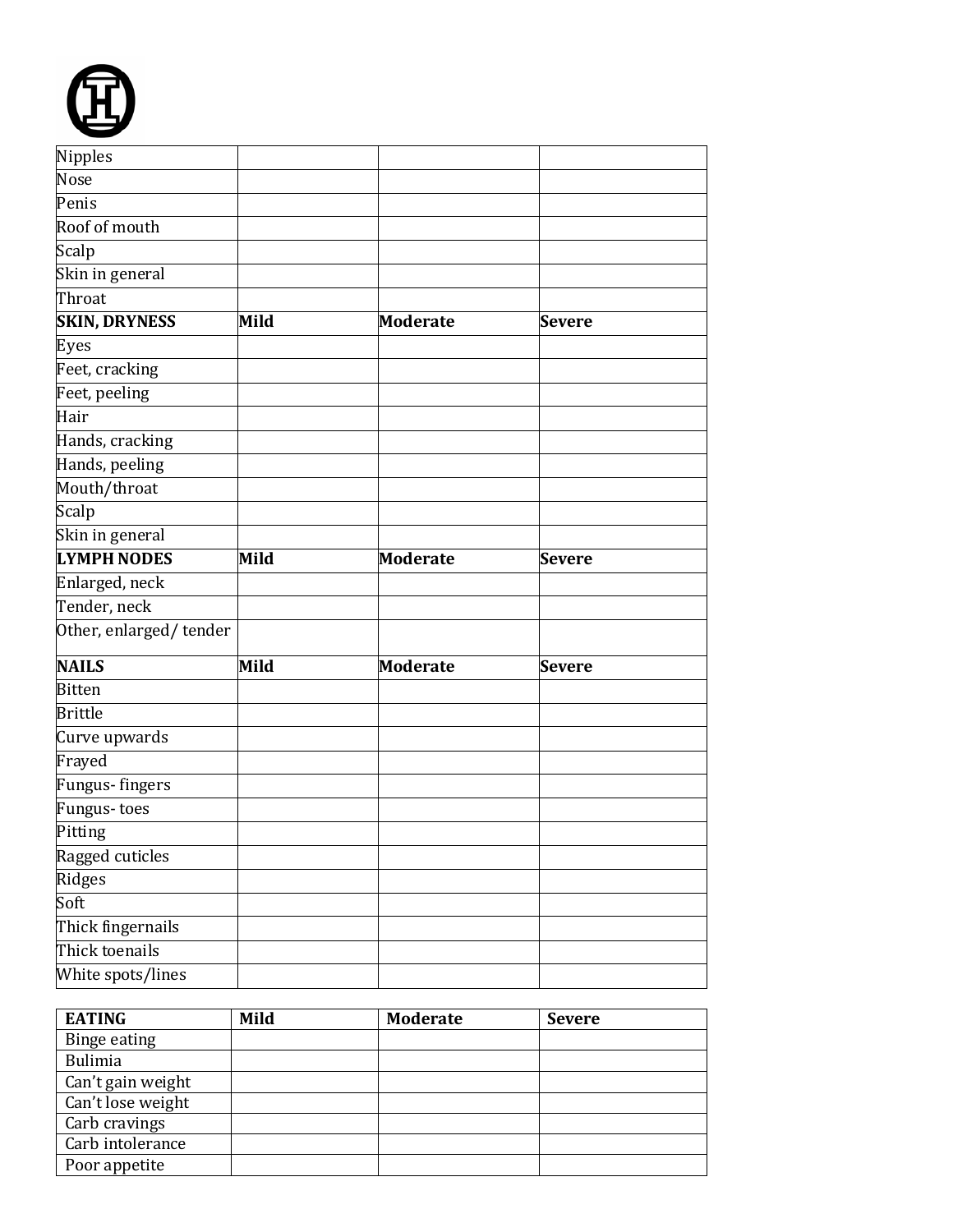

| Salt cravings         |      |                 |               |
|-----------------------|------|-----------------|---------------|
| <b>RESPIRATORY</b>    | Mild | <b>Moderate</b> | <b>Severe</b> |
| <b>Bad breath</b>     |      |                 |               |
| Bad odor in nose      |      |                 |               |
| Cough (dry)           |      |                 |               |
| Cough (productive)    |      |                 |               |
| <b>Hay Fever</b>      |      |                 |               |
| Hoarseness            |      |                 |               |
| Nasal stuffiness      |      |                 |               |
| Post-nasal drip       |      |                 |               |
| Sinus fullness        |      |                 |               |
| Sinus infection       |      |                 |               |
| Snoring               |      |                 |               |
| Sore throat           |      |                 |               |
| Wheezing              |      |                 |               |
| Winter stuffiness     |      |                 |               |
| <b>CARDIOVASCULAR</b> | Mild | <b>Moderate</b> | <b>Severe</b> |
| Angina, chest pain    |      |                 |               |
| <b>Breathlessness</b> |      |                 |               |
| Heart attack          |      |                 |               |
| Heart murmur          |      |                 |               |
| High blood pressure   |      |                 |               |
| Irregular pulse       |      |                 |               |
| Mitral valve prolapse |      |                 |               |
| Palpitations          |      |                 |               |
| Phlebitis             |      |                 |               |
| Swollen ankles, feet  |      |                 |               |
| Varicose veins        |      |                 |               |
| <b>URINARY</b>        | Mild | <b>Moderate</b> | <b>Severe</b> |
| Bedwetting            |      |                 |               |
| Hesitancy             |      |                 |               |
| Infection             |      |                 |               |
| Kidney disease        |      |                 |               |
| Leaking               |      |                 |               |
| Pain/burning          |      |                 |               |
| Prostate enlarged     |      |                 |               |
| Prostate infection    |      |                 |               |
| Urgency               |      |                 |               |
| <b>REPRODUCTIVE</b>   | Mild | <b>Moderate</b> | <b>Severe</b> |
| (MALE)                |      |                 |               |
| Discharge             |      |                 |               |
| Ejaculation problems  |      |                 |               |
| Genital pain          |      |                 |               |
| Impotence             |      |                 |               |
| Lumps in testicles    |      |                 |               |
| Poor sex drive        |      |                 |               |
| <b>REPRODUCTIVE</b>   | Mild | <b>Moderate</b> | <b>Severe</b> |
| (FEMALE)              |      |                 |               |
| Breast cysts          |      |                 |               |
|                       |      |                 |               |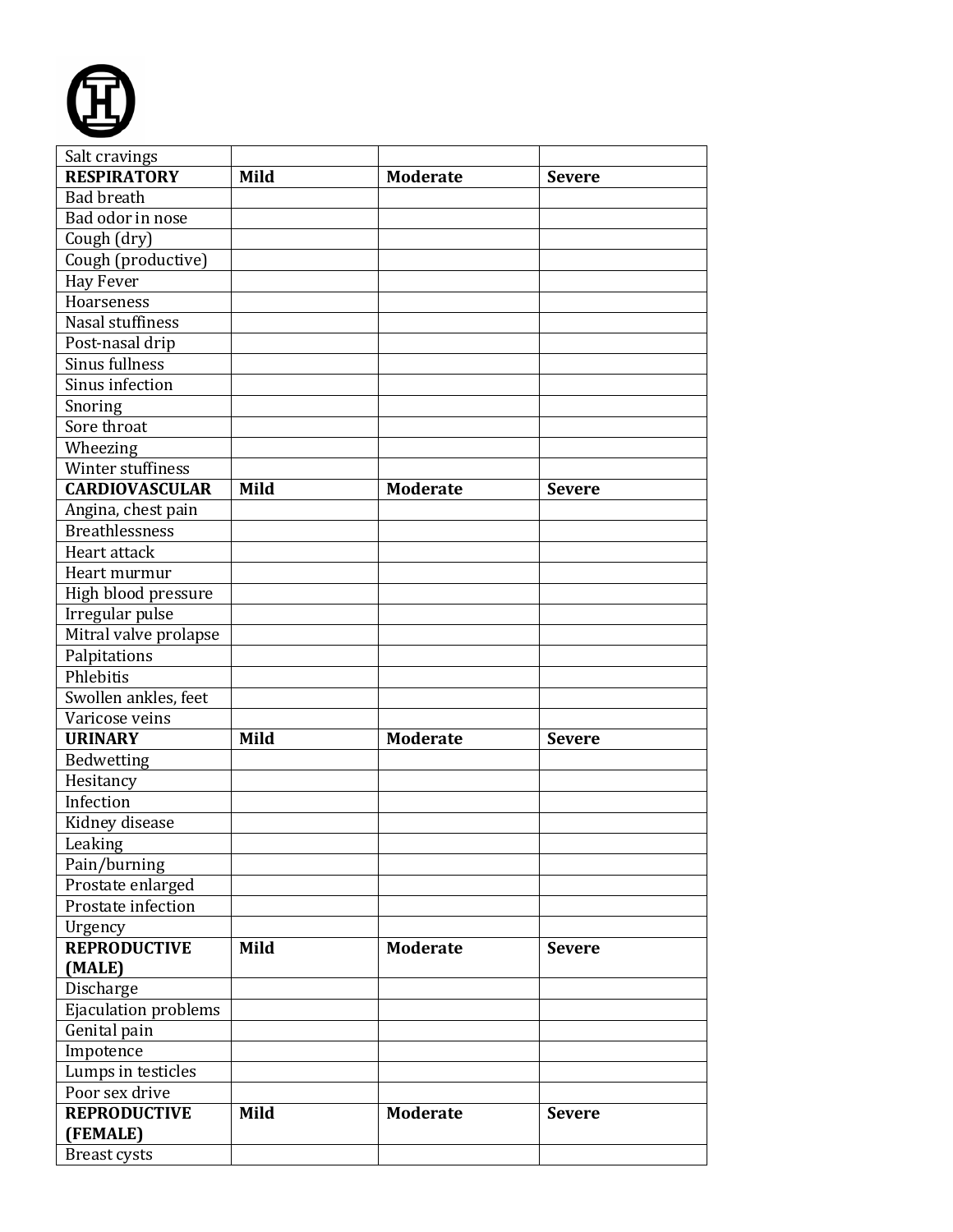

|                          | Mild | <b>Moderate</b> | <b>Severe</b> |
|--------------------------|------|-----------------|---------------|
| <b>Breast lumps</b>      |      |                 |               |
| <b>Breast tenderness</b> |      |                 |               |
| Ovarian cyst             |      |                 |               |
| Poor sex drive           |      |                 |               |
| Endometriosis            |      |                 |               |
| Fibroids                 |      |                 |               |
| Infertility              |      |                 |               |
| Vaginal discharge        |      |                 |               |
| Vaginal odor             |      |                 |               |
| Vaginal itch             |      |                 |               |
| Vaginal pain             |      |                 |               |
| PREMENSTRUAL             |      |                 |               |
| Bloating                 |      |                 |               |
| <b>Breast tenderness</b> |      |                 |               |
| Carb cravings            |      |                 |               |
| Chocolate cravings       |      |                 |               |
| Constipation             |      |                 |               |
| Decreased sleep          |      |                 |               |
| Diarrhea                 |      |                 |               |
| Fatigue                  |      |                 |               |
| Increased sleep          |      |                 |               |
| Irritability             |      |                 |               |
| <b>MENSTRUAL</b>         |      |                 |               |
| Cramps                   |      |                 |               |
| Heavy periods            |      |                 |               |
| <b>Irregular</b> periods |      |                 |               |
| No periods               |      |                 |               |
| Scanty periods           |      |                 |               |
| Spotting between         |      |                 |               |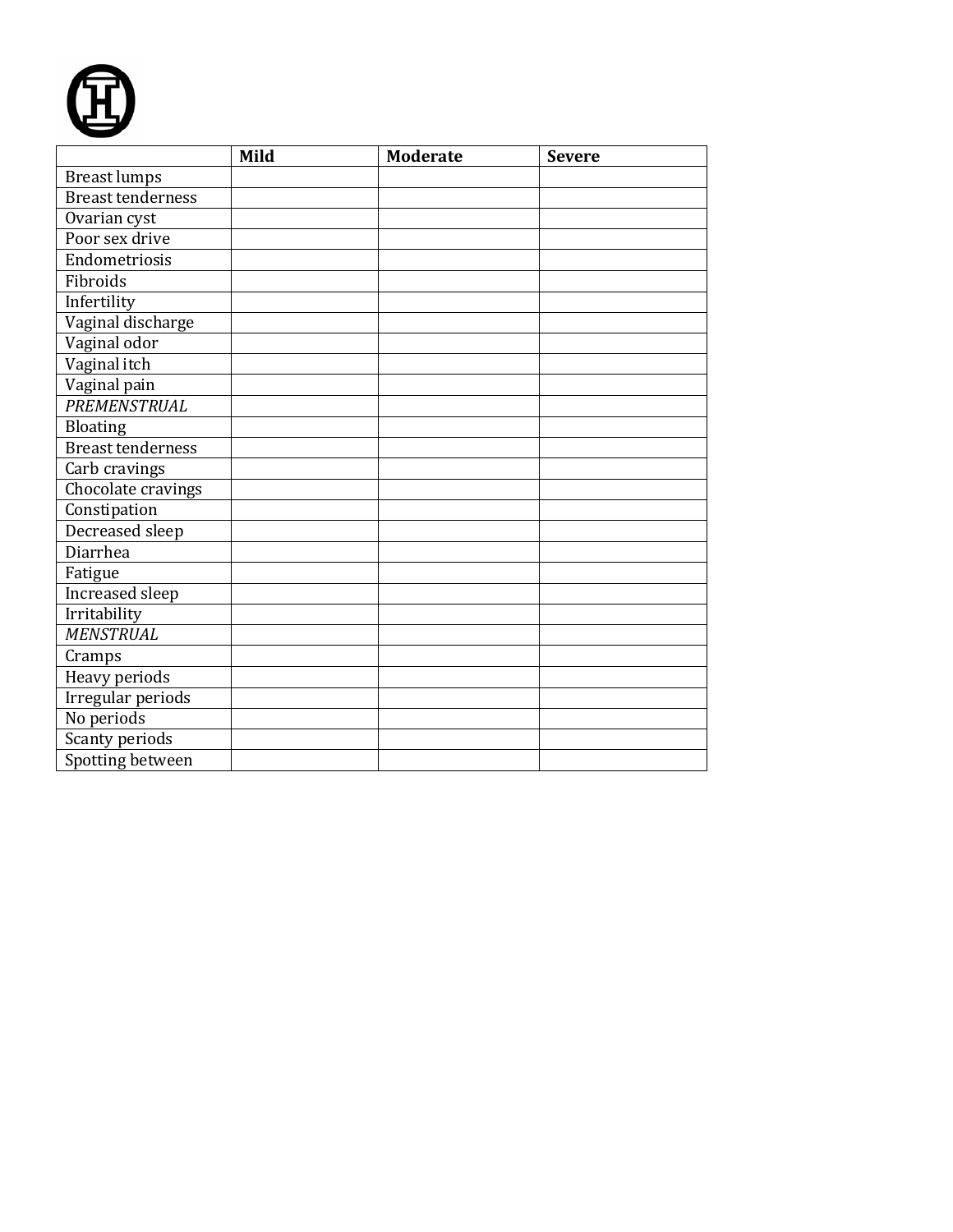

#### **NOTICE OF PRIVACY POLICIES**

Effective Date: August 29, 2018

#### **THIS NOTICE DESCRIBES HOW HEALTH INFORMATION ABOUT YOU MAY BE USED AND DISCLOSED AND HOW YOU CAN GET ACCESS TO THIS INFORMATION. PLEASE REVIEW IT CAREFULLY.**

If you have any questions about this notice, please contact: Dr. Vincent Esposito 3023 Quentin Road Brooklyn, NY, 11234 917-268-7377 [drvincentesposito@gmail.com](mailto:drvincentesposito@gmail.com)

#### **OUR LEGAL DUTY:**

We are required by applicable federal and state law to maintain the privacy of your health information. We reserve the right to change our policy. Before we make a significant change in our privacy practices, we will change this Notice and make the new Notice available. You may request a copy of our notice at any time. For more information about our privacy practices or for additional copies of this notice, please contact us using the information provided above.

#### **USE AND DISCLOSURE OF HEALTH INFORMATION:**

**Treatment:** We may use or disclose your health information to a physician or other healthcare provider providing treatment to you.

**Payment for Services:** We may use or disclose your health information to obtain payment for services provided to you. **Healthcare Operations:** We may use or disclose your health information in connection with our healthcare operations. Healthcare operations include quality assessment and improvement activities, case management, review the competence of or qualification of healthcare professionals, evaluating practitioner and provider performance, conducting training programs, accreditation, certification, licensing, and other activities. We reserve the right, at our discretion, to change, modify, add or remove portions of these terms and conditions of use, at any time without giving prior notice. All changes will become immediately applicable to all users of this website. You should check these terms and conditions of use periodically for changes. By using this website after we post/publish any changes to these terms and conditions of use, you agree to accept and be bound by those changes, whether or not you have reviewed them. If you do not agree to these terms and conditions of use, please do not use our websites and, if applicable, please arrange to terminate your registration with us by notifying us of your unwillingness to accept the changes to the Terms and Conditions of Use.

**Required By Law:** We will disclose your health information about you when required to by federal, state, or local law. **Abuse or Neglect:** We may disclose your health information to appropriate authorities if we reasonably believe you are a victim of abuse, neglect, or domestic violence, or other possible victim of other crimes. We may disclose this type of information to the extent necessary to avert serious threat to your health or safety or the health or safety of others. **Business Associate:** We may disclose information to business associates who perform services on our behalf (such as billing companies), however we require them to appropriately safeguard your information.

**Appointment Reminders:** We may use or disclose your health information to contact you as a reminder (such as a voicemail, messages, email, postcards, or letters) that you have an appointment for treatment or medical care with Dr. Vincent Esposito. **PATIENT/CLIENT RIGHTS:**

**Access:** You have the right to inspect and copy your health information, with limited exceptions. Submit your request in writing to Dr. Vincent Esposito. A fee will be charged for the costs associated with these requests. There are certain situations in which we are not required to comply with your request/. In these circumstances, we will respond to you in writing, stating why we will not grant your request and describe any rights you may have to request a review of our denial.

**Disclosures Accounting:** You have the right to receive a list of instances in which we or our business associates disclosed your health information for purposes, other than treatment, payment, healthcare operations and certain activities, for the last 6 years but not before the effective date listed above. If you request an accounting more than once in a 12-month period, you will be charged a reasonable cost-based fee for responding to these requests.

**Amendment:** You have the right to request that we amend your health information. (Your request must be in writing and it must explain why the information should be amended). We may deny your request under certain circumstances.

**Restrictions:** You have the right to request we place additional restrictions on our use of your health information. We are not required to agree to these additional restrictions, but if we do, we still abide by our agreement (except in an emergency).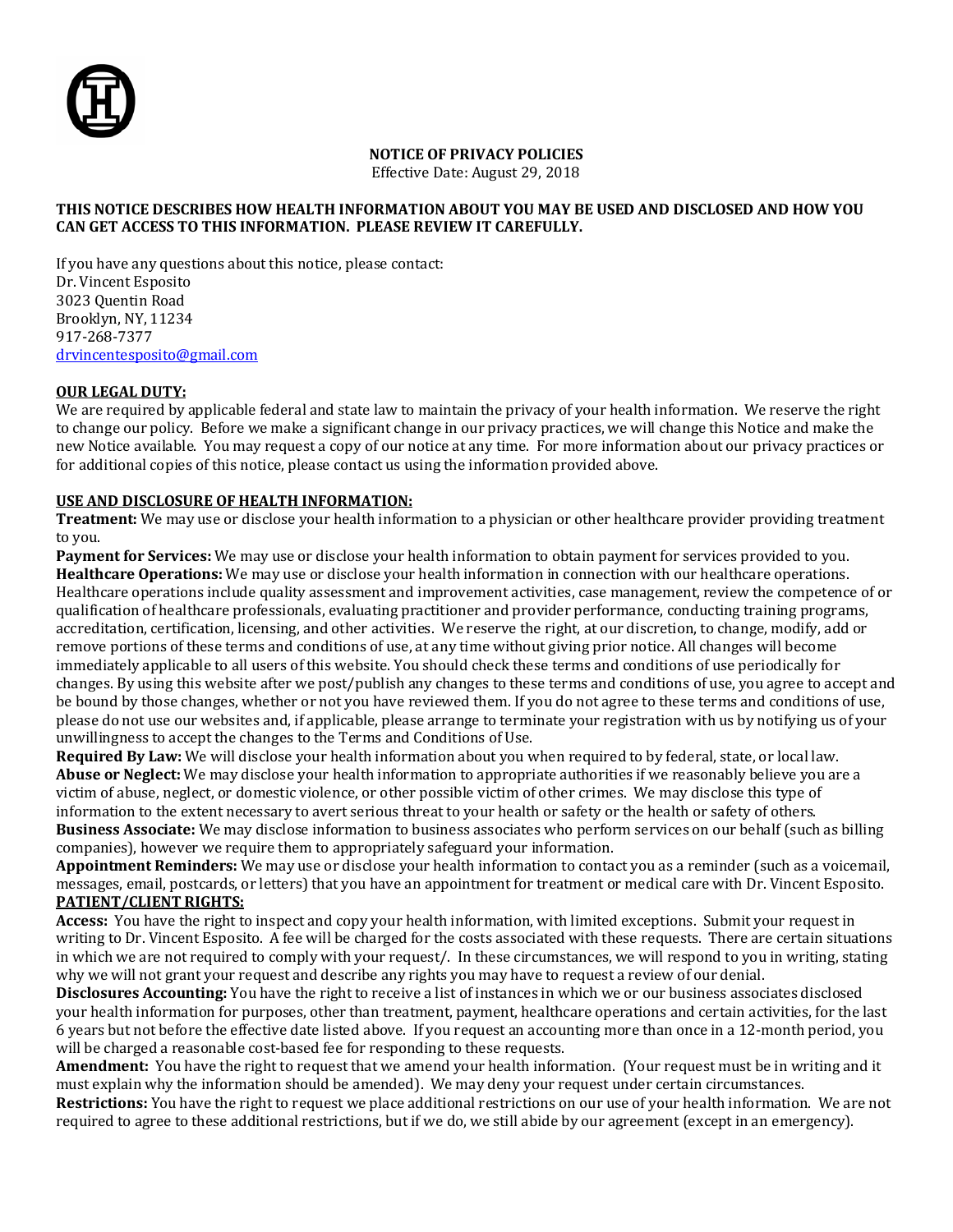

**Alternative Communications:** You have the right to request that we communicate with you about medical manners in a certain way or at a certain location. For example, you can ask that we only contact you at work or by mail. To request alternative communications, you must request it in writing. We will accommodate all reasonable requests. Right to a Paper Copy of this Notice. You have the right to a paper copy of this Notice at any time by contacting Dr. Vincent Esposito.

#### **INFORMED CONSENT REGARDING E-MAIL OR THE INTERNET USE OF PROTECTED PERSONAL INFORMATION**

Inside Out Health & Wellness provides patients the opportunity to communicate with them by e-mail. Transmitting confidential health information by e-mail, however, has a number of risks, both general and specific, that should be considered before using e-mail.

#### **1. Risks:**

a. General e-mail risks are the following: e-mail can be immediately broadcast worldwide and be received by many intended and unintended recipients; recipients can forward e-mail to other recipients without the original sender(s) permission, or knowledge; users can easily misaddress an e-mail; e-mail is easier to falsify than handwritten, or signed documents; backup copies of e-mail may exist even after the sender, or recipient has deleted his/her history.

b. Specific e-mail risks are the following: e-mail containing information pertaining to diagnosis and/or treatment must be included in the protected personal health information; all individuals who have access to the protected personal health information will have access to the e-mail messages; patients who send, or receive email from their place of employment risk having their employer read their e-mail.

#### **2. Inside Out Health & Wellness Email and Internet Policies:**

It is our policy that all e-mail messages sent or received, which concern the diagnosis, or treatment, of the patient will be a part of that patient's protected personal health information and we will treat such e-mail messages, or internet communications, with the same degree of confidentiality as afforded other portions of the protected personal health information. We will use reasonable means to protect the security and confidentiality of e-mail, or internet communication. Because of the risks outlined above, we cannot, however, guarantee the security and confidentiality of e-mail, or internet communications.

#### **3. Patient Consent**

Patients must consent to the use of e-mail for confidential medical information after having been informed of the above risks. Consent to the use of e-mail includes agreement with the following conditions:

a. All e-mail to, or from, patients concerning diagnosis and/or treatment will be made a part of the protected personal health information. As a part of the protected personal health information, all of our health coaching practitioners and upon written authorization other healthcare providers will have access to e-mail messages contained in protected personal health information.

b.Our practitioners may forward e-mail messages within the practice as necessary for diagnosis and treatment. We will not, however, forward the e-mail outside the practice without the consent of the patient as required by law.

c. We at Inside Out Health & Wellness will endeavor to read e-mail promptly, but can provide no assurance that the recipient of the particular e-mail will read the e-mail message promptly. Therefore, e-mail must not be used in a medical emergency.

d.It is the responsibility of the sender to determine whether the intended recipient received the e-mail and when the recipient will respond.

e. We cannot guarantee that electronic communications will be private. However, we will take reasonable steps to protect the confidentiality of the e-mail, or internet communication. However, insideouthealthwellness.com is not liable for improper disclosure of confidential information not caused by its employee's gross negligence, or wanton misconduct.

f. If consent is given for the use of e-mail, it is the responsibility of the patient to inform our staff of any type of information you do not want to be sent by e-mail.

g. It is the responsibility of the patient to protect their password or other means of access to email sent, or received, from our staff, to protect confidentiality. Inside Out Health & Wellness is not liable for breaches of confidentiality caused by the patient.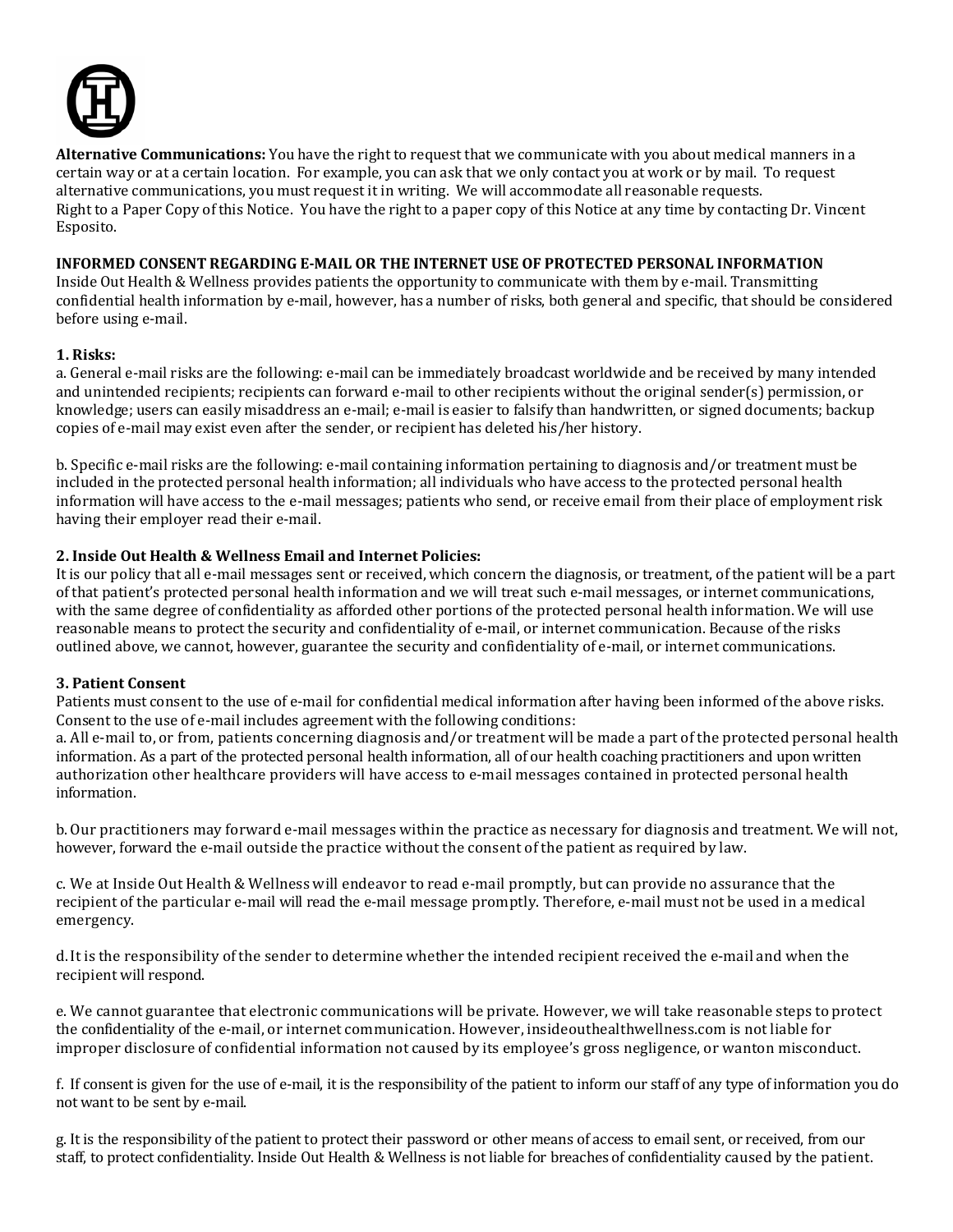

Any further use of e-mail initiated by the patient that discusses diagnosis, or treatment, constitutes informed consent to the foregoing. I understand that my consent to the use of e-mail may be withdrawn at any time by email, or written communication, to Inside Out Health & Wellness and I have read this form carefully and understand the risks and responsibilities associated with the use of email. I agree to assume all risks associated with the use of email.

#### **Terms & Conditions**

Inside Out Health & Wellness does not aim to diagnose or treat any sort of medical condition. We are not acting as primary care physicians at all and are not licensed to treat any medical condition. Instead, we provide health coaching to help people improve their health. Our health coaching does not substitute for a Doctor – Patient relationship and we encourage you to work and consult with your primary care physician before beginning any lifestyle change. With any sort of lifestyle change or use of nutritional supplements, there are risks, and although the chances are slim, your health may get worse during this process. Inside Out Health & Wellness does not take legal responsibility for any changes in your health but will work with you to get the best health outcome. I understand that the health coaches at Inside Out Health & Wellness are not diagnosing or treating any medical condition I may have. I also understand that there are risks to any lifestyle change and to taking supplements. I accept full responsibility for my health condition and for any risks that may come with following the instructions set out by Inside Out Health & Wellness.

The information contained in this website has been prepared solely for the purpose of providing general information about , its partners and the services that they offer and no information given is an alternative to seeking professional medical advice where appropriate.

While every effort has been made to ensure that the information provided is accurate, it does not constitute any form of advice, recommendation, representation, endorsement or arrangement by Inside Out Health & Wellness.

The information presented is believed to be reliable but it is subject to change at any time without notice. Inside Out Health 7 Wellness does not guarantee its completeness or accuracy. By working together, you agree that Inside Out Health & Wellness will not be liable for any direct, indirect, or consequential loss arising from the use of the information and material contained in this website or from your access of other material on the internet via web links from this site.

**Inside Out Health & Wellness RECOMMENDS THAT YOU ALWAYS CONSULT A MEDICAL PRACTITIONER BEFORE FOLLOWING ANY COMPLEMENTARY THERAPIES IF YOU HAVE ANY SYMPTOMS OF ILLNESS, HAVE ANY DIAGNOSED AILMENT, OR ARE RECEIVING CONVENTIONAL MEDICATION OR ANY TREATMENT FOR AN EXISTING CONDITION. DO NOT STOP CONVENTIONAL TREATMENT OR MEDICATION FOR ANY REASON WITHOUT CONSULTING A DOCTOR. ALWAYS INFORM BOTH YOUR DOCTOR AND YOUR COMPLEMENTARY MEDICAL PRACTITIONERS OF ANY TREATMENT, MEDICATION OR REMEDIES, BOTH CONVENTIONAL AND UNCONVENTIONAL THAT YOU ARE TAKING, OR ARE INTENDING TO TAKE. DO NOT DELAY IN SEEKING MEDICAL ADVICE AS A RESULT OF ANY INFORMATION OBTAINED FROM THIS WEBSITE WHICH SHOULD NOT BE REGARDED AS AN ALTERNATIVE TO MEDICAL ADVICE CONCERNING PARTICULAR MEDICAL CONDITIONS OR TREATMENTS.**

**WE WOULD ALWAYS ADVISE THAT YOU SEEK A PROFESSIONAL OPINION BEFORE COMMENCING ANY NUTRITIONAL SUPPLEMENTATION.**

**Inside Out Health& Wellness, OR ANY, OR ALL OF ITS DIRECTORS AND STAFF SHALL NOT BE HELD RESPONSIBLE FOR ANY CLAIMS RELATING TO ILLNESS OR AILMENTS OR DAMAGE THAT IS DEEMED TO HAVE POSSIBLY ARISEN AS A CONSEQUENCE OF USING ANY PART, OR ALL OF THE CONTENT PROVIDED ON THIS OR RELATED WEBSITES OR IN THE USE OF ANY PRODUCTS SOLD ON THIS WEB SITE. THE CONTENT IS PROVIDED FOR GENERAL USE, AND MAY BE INAPPLICABLE, UNSUITABLE OR BOTH TO PERSONS SUFFERING FROM CONDITIONS DIAGNOSED OR NOT.**

#### **QUESTIONS AND COMPLAINTS:**

If you want more information about our privacy policies or have questions or concerns, please contact use using the information provided above.

If you are concerned that we may have violated your privacy rights or disagree with a decision we made about access to your health information or in response to a request you may have made to amend or restrict the use of disclosure of your health information or to have use communicate with you by alternative means or at alternative locations, you may record a complaint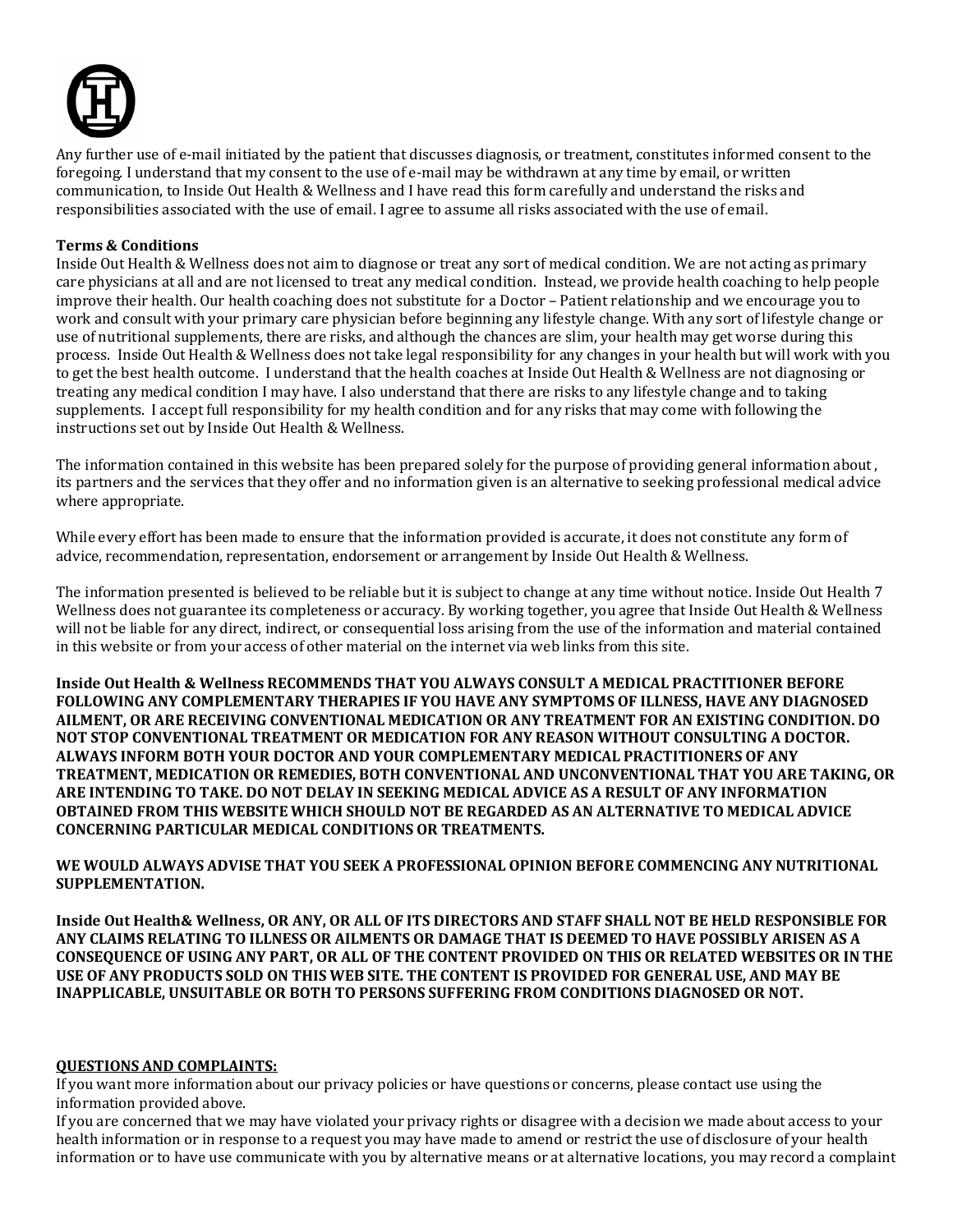

to us by using the information provided at the beginning of this Notice. You may submit a request to the Secretary of the Department of Health and Human Services. We support the right to the privacy of your health information. If you file a complaint, we will not take any action against you or change our treatment of you in any way. We support the right to the privacy of your health information.

*Your signature with date acknowledges that you have received and read Dr. Vincent Esposito's Notice of Privacy Practices.*

Signature: the contract of the contract of the contract of the contract of the contract of the contract of the contract of the contract of the contract of the contract of the contract of the contract of the contract of the

Relationship to Patient:

Print Name:

Date: <u>Date: Explored Base</u>

## *Office Payment Policies*

- 1. You are responsible for obtaining a referral if your insurance policy requires one. You will not be seen if you do not have a referral. If you want to be seen without a referral from an insurance provider, you then agree to pay the amount agreed upon for the initial visit and/or for a follow-up visit.
- 2. If your insurance company denies coverage or payment, you are financially responsible for the visit
- 3. If we are not a provider for your insurance, a superbill will be provided to you. You can submit the superbill to your insurance company for you to be reimbursed.
- 4. Payments can be made via cash, check, or credit card (Visa, MasterCard, American Express) via PayPal.
- 5. You will be responsible for the full fee or the first payment twenty-four (24) hours prior to the first appointment's scheduled time.